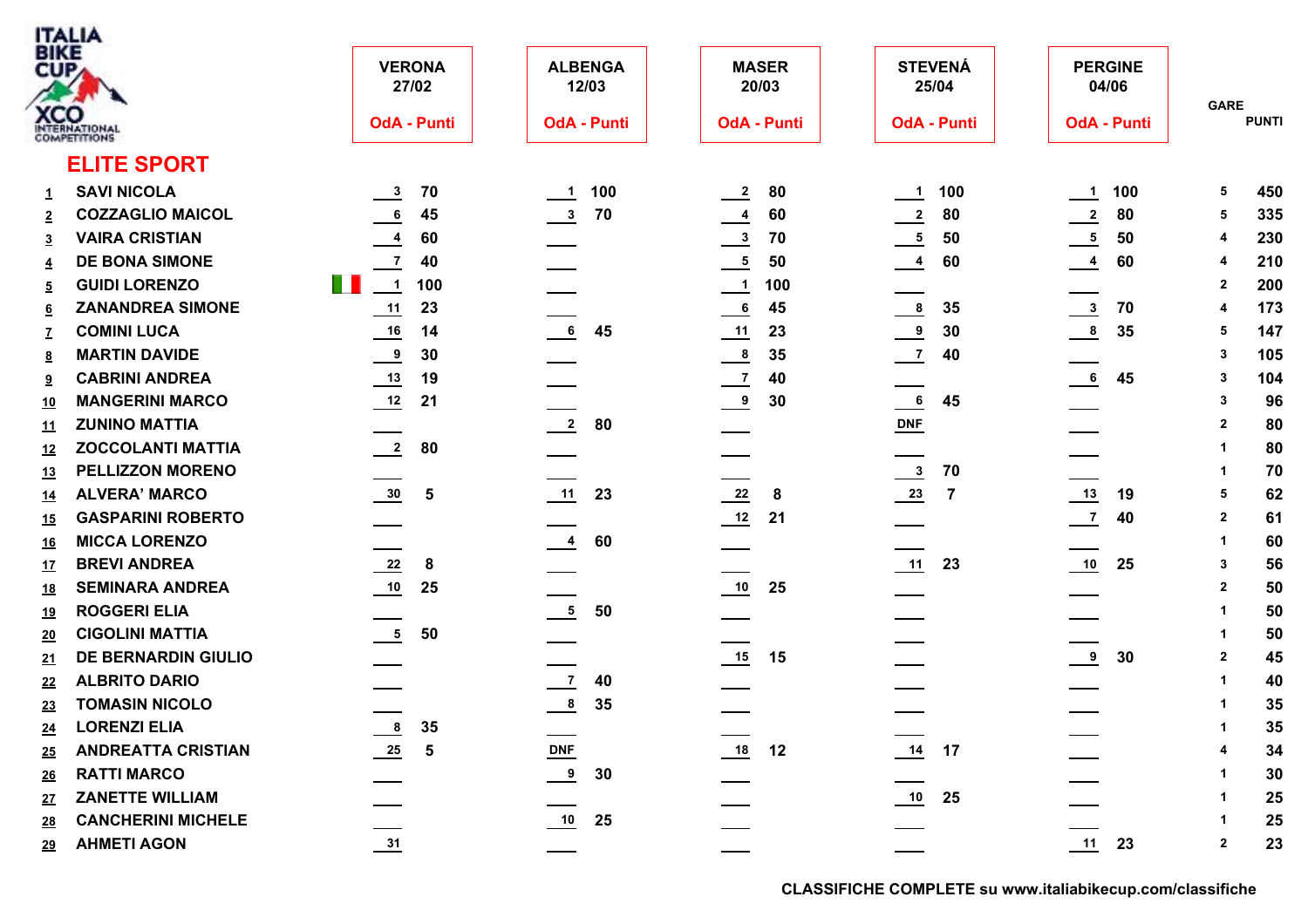| <b>BIKE</b><br><b>STEVENÁ</b><br><b>PERGINE</b><br><b>VERONA</b><br><b>ALBENGA</b><br><b>MASER</b><br>CUP<br>27/02<br>12/03<br>20/03<br>25/04<br>04/06<br><b>GARE</b><br><b>XCO</b><br><b>PUNTI</b><br><b>OdA - Punti</b><br><b>OdA - Punti</b><br><b>OdA - Punti</b><br><b>OdA - Punti</b><br><b>OdA - Punti</b><br><b>COMPETITIONS</b><br><b>LEONARDI STEFANO</b><br>$\frac{12}{2}$<br>21<br>21<br>-1<br>30<br>DE LUCA CEROS SIMONE<br>$\frac{12}{1}$<br>21<br>21<br>-1<br>31<br>$\underline{16}$<br><b>BARTOLUCCI GIANMARIA</b><br>$\frac{26}{1}$<br>19<br>14<br>5<br>$\overline{2}$<br>32<br><b>ANTONINI EDOARDO</b><br>19<br>19<br>-1<br>33<br><b>FERESIN KRISTIAN</b><br>$\frac{13}{2}$<br>19<br>19<br><u>34</u><br><b>BORDIGNON DAVIDE</b><br>$\frac{14}{1}$<br>17<br>17<br>35<br>14<br><b>DA ROS IVO</b><br>17<br>17<br>36<br>$\frac{28}{1}$<br>19<br><b>TESSARI FILIPPO</b><br>11<br>16<br>$\overline{\mathbf{2}}$<br>$-5$<br><u>37</u><br><b>IELLINA MICHELE</b><br>15<br>15<br>15<br><u>38</u><br><b>PORCIATTI GIULIO</b><br>15<br>15<br>15<br><u>39</u><br>$\frac{25}{2}$<br>$\frac{21}{2}$<br><b>ROSOLEN ALBERTO</b><br>14<br>9<br>$\sqrt{5}$<br>$\overline{2}$<br><u>40</u><br><b>TURCO DIEGO</b><br>16<br>14<br>14<br><u>41</u><br>$\frac{17}{2}$<br>$DNF$<br><b>BALLARINI MICHELE</b><br>13<br>13<br>$\overline{\mathbf{2}}$<br><u>42</u><br><b>RIU LUCA</b><br>$\frac{17}{2}$<br>13<br>13<br>43<br>$\frac{17}{2}$<br>PIZZOLATO CHRISTIAN<br>13<br>13<br>-1<br>44<br><b>BECCARELLO FABIO</b><br>$\frac{23}{2}$<br>$\frac{25}{2}$<br>12<br>5<br>$\overline{2}$<br>$\overline{7}$<br><u>45</u><br><b>RECH ANDREA</b><br>18<br>12<br>12<br>-1<br><u>46</u><br><b>LARGHI MARCO</b><br>$\underline{\qquad 18}$<br>12<br>12<br>47<br>19<br><b>ZULIANI ENRICO</b><br>11<br>11<br><u>48</u><br>$\frac{19}{1}$<br><b>BETTEGA FABIANO</b><br>11<br>11<br><u>49</u><br>$\frac{20}{1}$<br><b>BERNARD LUCA</b><br>10<br>10<br>50<br>DE BORTOLI ENRICO<br>$\frac{20}{1}$<br>10<br>10<br>51<br>$\frac{20}{2}$<br><b>BIANCONI ANDREA</b><br>10<br>10<br>52<br>$\frac{21}{2}$<br><b>SCANTAMBURLO DOMENICO</b><br>9<br>9<br>53<br>$\underline{54}$<br><b>SALGHETTI LORENZO</b><br><u>21</u><br>9<br>9<br>$\frac{22}{2}$<br><b>MICOLINI ANDREA</b><br>8<br>8<br>55<br>$\frac{23}{2}$<br><b>PANTI STEFANO</b><br>-7<br><u>56</u><br><b>BERTUOLA VALERIO</b><br>$\frac{24}{1}$<br>6<br>6<br>57<br>$\frac{24}{1}$ 6<br><b>ROSA ANDREA</b><br>58<br>6 |    | <b>ITALIA</b>     |                                              |  |  |   |
|------------------------------------------------------------------------------------------------------------------------------------------------------------------------------------------------------------------------------------------------------------------------------------------------------------------------------------------------------------------------------------------------------------------------------------------------------------------------------------------------------------------------------------------------------------------------------------------------------------------------------------------------------------------------------------------------------------------------------------------------------------------------------------------------------------------------------------------------------------------------------------------------------------------------------------------------------------------------------------------------------------------------------------------------------------------------------------------------------------------------------------------------------------------------------------------------------------------------------------------------------------------------------------------------------------------------------------------------------------------------------------------------------------------------------------------------------------------------------------------------------------------------------------------------------------------------------------------------------------------------------------------------------------------------------------------------------------------------------------------------------------------------------------------------------------------------------------------------------------------------------------------------------------------------------------------------------------------------------------------------------------------------------------------------------------------------------------------------------------------------------------------------------------------------------------------------------------------------------------------------------------------------------------------------------------------------------------------------------------------------------------------------------------------------------------------------|----|-------------------|----------------------------------------------|--|--|---|
|                                                                                                                                                                                                                                                                                                                                                                                                                                                                                                                                                                                                                                                                                                                                                                                                                                                                                                                                                                                                                                                                                                                                                                                                                                                                                                                                                                                                                                                                                                                                                                                                                                                                                                                                                                                                                                                                                                                                                                                                                                                                                                                                                                                                                                                                                                                                                                                                                                                |    |                   |                                              |  |  |   |
|                                                                                                                                                                                                                                                                                                                                                                                                                                                                                                                                                                                                                                                                                                                                                                                                                                                                                                                                                                                                                                                                                                                                                                                                                                                                                                                                                                                                                                                                                                                                                                                                                                                                                                                                                                                                                                                                                                                                                                                                                                                                                                                                                                                                                                                                                                                                                                                                                                                |    |                   |                                              |  |  |   |
|                                                                                                                                                                                                                                                                                                                                                                                                                                                                                                                                                                                                                                                                                                                                                                                                                                                                                                                                                                                                                                                                                                                                                                                                                                                                                                                                                                                                                                                                                                                                                                                                                                                                                                                                                                                                                                                                                                                                                                                                                                                                                                                                                                                                                                                                                                                                                                                                                                                |    |                   |                                              |  |  |   |
|                                                                                                                                                                                                                                                                                                                                                                                                                                                                                                                                                                                                                                                                                                                                                                                                                                                                                                                                                                                                                                                                                                                                                                                                                                                                                                                                                                                                                                                                                                                                                                                                                                                                                                                                                                                                                                                                                                                                                                                                                                                                                                                                                                                                                                                                                                                                                                                                                                                |    |                   |                                              |  |  |   |
|                                                                                                                                                                                                                                                                                                                                                                                                                                                                                                                                                                                                                                                                                                                                                                                                                                                                                                                                                                                                                                                                                                                                                                                                                                                                                                                                                                                                                                                                                                                                                                                                                                                                                                                                                                                                                                                                                                                                                                                                                                                                                                                                                                                                                                                                                                                                                                                                                                                |    |                   |                                              |  |  |   |
|                                                                                                                                                                                                                                                                                                                                                                                                                                                                                                                                                                                                                                                                                                                                                                                                                                                                                                                                                                                                                                                                                                                                                                                                                                                                                                                                                                                                                                                                                                                                                                                                                                                                                                                                                                                                                                                                                                                                                                                                                                                                                                                                                                                                                                                                                                                                                                                                                                                |    |                   |                                              |  |  |   |
|                                                                                                                                                                                                                                                                                                                                                                                                                                                                                                                                                                                                                                                                                                                                                                                                                                                                                                                                                                                                                                                                                                                                                                                                                                                                                                                                                                                                                                                                                                                                                                                                                                                                                                                                                                                                                                                                                                                                                                                                                                                                                                                                                                                                                                                                                                                                                                                                                                                |    |                   |                                              |  |  |   |
|                                                                                                                                                                                                                                                                                                                                                                                                                                                                                                                                                                                                                                                                                                                                                                                                                                                                                                                                                                                                                                                                                                                                                                                                                                                                                                                                                                                                                                                                                                                                                                                                                                                                                                                                                                                                                                                                                                                                                                                                                                                                                                                                                                                                                                                                                                                                                                                                                                                |    |                   |                                              |  |  |   |
|                                                                                                                                                                                                                                                                                                                                                                                                                                                                                                                                                                                                                                                                                                                                                                                                                                                                                                                                                                                                                                                                                                                                                                                                                                                                                                                                                                                                                                                                                                                                                                                                                                                                                                                                                                                                                                                                                                                                                                                                                                                                                                                                                                                                                                                                                                                                                                                                                                                |    |                   |                                              |  |  |   |
|                                                                                                                                                                                                                                                                                                                                                                                                                                                                                                                                                                                                                                                                                                                                                                                                                                                                                                                                                                                                                                                                                                                                                                                                                                                                                                                                                                                                                                                                                                                                                                                                                                                                                                                                                                                                                                                                                                                                                                                                                                                                                                                                                                                                                                                                                                                                                                                                                                                |    |                   |                                              |  |  |   |
|                                                                                                                                                                                                                                                                                                                                                                                                                                                                                                                                                                                                                                                                                                                                                                                                                                                                                                                                                                                                                                                                                                                                                                                                                                                                                                                                                                                                                                                                                                                                                                                                                                                                                                                                                                                                                                                                                                                                                                                                                                                                                                                                                                                                                                                                                                                                                                                                                                                |    |                   |                                              |  |  |   |
|                                                                                                                                                                                                                                                                                                                                                                                                                                                                                                                                                                                                                                                                                                                                                                                                                                                                                                                                                                                                                                                                                                                                                                                                                                                                                                                                                                                                                                                                                                                                                                                                                                                                                                                                                                                                                                                                                                                                                                                                                                                                                                                                                                                                                                                                                                                                                                                                                                                |    |                   |                                              |  |  |   |
|                                                                                                                                                                                                                                                                                                                                                                                                                                                                                                                                                                                                                                                                                                                                                                                                                                                                                                                                                                                                                                                                                                                                                                                                                                                                                                                                                                                                                                                                                                                                                                                                                                                                                                                                                                                                                                                                                                                                                                                                                                                                                                                                                                                                                                                                                                                                                                                                                                                |    |                   |                                              |  |  |   |
|                                                                                                                                                                                                                                                                                                                                                                                                                                                                                                                                                                                                                                                                                                                                                                                                                                                                                                                                                                                                                                                                                                                                                                                                                                                                                                                                                                                                                                                                                                                                                                                                                                                                                                                                                                                                                                                                                                                                                                                                                                                                                                                                                                                                                                                                                                                                                                                                                                                |    |                   |                                              |  |  |   |
|                                                                                                                                                                                                                                                                                                                                                                                                                                                                                                                                                                                                                                                                                                                                                                                                                                                                                                                                                                                                                                                                                                                                                                                                                                                                                                                                                                                                                                                                                                                                                                                                                                                                                                                                                                                                                                                                                                                                                                                                                                                                                                                                                                                                                                                                                                                                                                                                                                                |    |                   |                                              |  |  |   |
|                                                                                                                                                                                                                                                                                                                                                                                                                                                                                                                                                                                                                                                                                                                                                                                                                                                                                                                                                                                                                                                                                                                                                                                                                                                                                                                                                                                                                                                                                                                                                                                                                                                                                                                                                                                                                                                                                                                                                                                                                                                                                                                                                                                                                                                                                                                                                                                                                                                |    |                   |                                              |  |  |   |
|                                                                                                                                                                                                                                                                                                                                                                                                                                                                                                                                                                                                                                                                                                                                                                                                                                                                                                                                                                                                                                                                                                                                                                                                                                                                                                                                                                                                                                                                                                                                                                                                                                                                                                                                                                                                                                                                                                                                                                                                                                                                                                                                                                                                                                                                                                                                                                                                                                                |    |                   |                                              |  |  |   |
|                                                                                                                                                                                                                                                                                                                                                                                                                                                                                                                                                                                                                                                                                                                                                                                                                                                                                                                                                                                                                                                                                                                                                                                                                                                                                                                                                                                                                                                                                                                                                                                                                                                                                                                                                                                                                                                                                                                                                                                                                                                                                                                                                                                                                                                                                                                                                                                                                                                |    |                   |                                              |  |  |   |
|                                                                                                                                                                                                                                                                                                                                                                                                                                                                                                                                                                                                                                                                                                                                                                                                                                                                                                                                                                                                                                                                                                                                                                                                                                                                                                                                                                                                                                                                                                                                                                                                                                                                                                                                                                                                                                                                                                                                                                                                                                                                                                                                                                                                                                                                                                                                                                                                                                                |    |                   |                                              |  |  |   |
|                                                                                                                                                                                                                                                                                                                                                                                                                                                                                                                                                                                                                                                                                                                                                                                                                                                                                                                                                                                                                                                                                                                                                                                                                                                                                                                                                                                                                                                                                                                                                                                                                                                                                                                                                                                                                                                                                                                                                                                                                                                                                                                                                                                                                                                                                                                                                                                                                                                |    |                   |                                              |  |  |   |
|                                                                                                                                                                                                                                                                                                                                                                                                                                                                                                                                                                                                                                                                                                                                                                                                                                                                                                                                                                                                                                                                                                                                                                                                                                                                                                                                                                                                                                                                                                                                                                                                                                                                                                                                                                                                                                                                                                                                                                                                                                                                                                                                                                                                                                                                                                                                                                                                                                                |    |                   |                                              |  |  |   |
|                                                                                                                                                                                                                                                                                                                                                                                                                                                                                                                                                                                                                                                                                                                                                                                                                                                                                                                                                                                                                                                                                                                                                                                                                                                                                                                                                                                                                                                                                                                                                                                                                                                                                                                                                                                                                                                                                                                                                                                                                                                                                                                                                                                                                                                                                                                                                                                                                                                |    |                   |                                              |  |  |   |
|                                                                                                                                                                                                                                                                                                                                                                                                                                                                                                                                                                                                                                                                                                                                                                                                                                                                                                                                                                                                                                                                                                                                                                                                                                                                                                                                                                                                                                                                                                                                                                                                                                                                                                                                                                                                                                                                                                                                                                                                                                                                                                                                                                                                                                                                                                                                                                                                                                                |    |                   |                                              |  |  |   |
|                                                                                                                                                                                                                                                                                                                                                                                                                                                                                                                                                                                                                                                                                                                                                                                                                                                                                                                                                                                                                                                                                                                                                                                                                                                                                                                                                                                                                                                                                                                                                                                                                                                                                                                                                                                                                                                                                                                                                                                                                                                                                                                                                                                                                                                                                                                                                                                                                                                |    |                   |                                              |  |  |   |
|                                                                                                                                                                                                                                                                                                                                                                                                                                                                                                                                                                                                                                                                                                                                                                                                                                                                                                                                                                                                                                                                                                                                                                                                                                                                                                                                                                                                                                                                                                                                                                                                                                                                                                                                                                                                                                                                                                                                                                                                                                                                                                                                                                                                                                                                                                                                                                                                                                                |    |                   |                                              |  |  |   |
|                                                                                                                                                                                                                                                                                                                                                                                                                                                                                                                                                                                                                                                                                                                                                                                                                                                                                                                                                                                                                                                                                                                                                                                                                                                                                                                                                                                                                                                                                                                                                                                                                                                                                                                                                                                                                                                                                                                                                                                                                                                                                                                                                                                                                                                                                                                                                                                                                                                |    |                   |                                              |  |  |   |
|                                                                                                                                                                                                                                                                                                                                                                                                                                                                                                                                                                                                                                                                                                                                                                                                                                                                                                                                                                                                                                                                                                                                                                                                                                                                                                                                                                                                                                                                                                                                                                                                                                                                                                                                                                                                                                                                                                                                                                                                                                                                                                                                                                                                                                                                                                                                                                                                                                                |    |                   |                                              |  |  |   |
|                                                                                                                                                                                                                                                                                                                                                                                                                                                                                                                                                                                                                                                                                                                                                                                                                                                                                                                                                                                                                                                                                                                                                                                                                                                                                                                                                                                                                                                                                                                                                                                                                                                                                                                                                                                                                                                                                                                                                                                                                                                                                                                                                                                                                                                                                                                                                                                                                                                |    |                   |                                              |  |  |   |
|                                                                                                                                                                                                                                                                                                                                                                                                                                                                                                                                                                                                                                                                                                                                                                                                                                                                                                                                                                                                                                                                                                                                                                                                                                                                                                                                                                                                                                                                                                                                                                                                                                                                                                                                                                                                                                                                                                                                                                                                                                                                                                                                                                                                                                                                                                                                                                                                                                                |    |                   |                                              |  |  |   |
|                                                                                                                                                                                                                                                                                                                                                                                                                                                                                                                                                                                                                                                                                                                                                                                                                                                                                                                                                                                                                                                                                                                                                                                                                                                                                                                                                                                                                                                                                                                                                                                                                                                                                                                                                                                                                                                                                                                                                                                                                                                                                                                                                                                                                                                                                                                                                                                                                                                |    |                   |                                              |  |  |   |
|                                                                                                                                                                                                                                                                                                                                                                                                                                                                                                                                                                                                                                                                                                                                                                                                                                                                                                                                                                                                                                                                                                                                                                                                                                                                                                                                                                                                                                                                                                                                                                                                                                                                                                                                                                                                                                                                                                                                                                                                                                                                                                                                                                                                                                                                                                                                                                                                                                                |    |                   |                                              |  |  |   |
|                                                                                                                                                                                                                                                                                                                                                                                                                                                                                                                                                                                                                                                                                                                                                                                                                                                                                                                                                                                                                                                                                                                                                                                                                                                                                                                                                                                                                                                                                                                                                                                                                                                                                                                                                                                                                                                                                                                                                                                                                                                                                                                                                                                                                                                                                                                                                                                                                                                | 59 | POMARI ALESSANDRO | $\frac{24}{1}$<br>$\overline{\phantom{a}}$ 6 |  |  | 6 |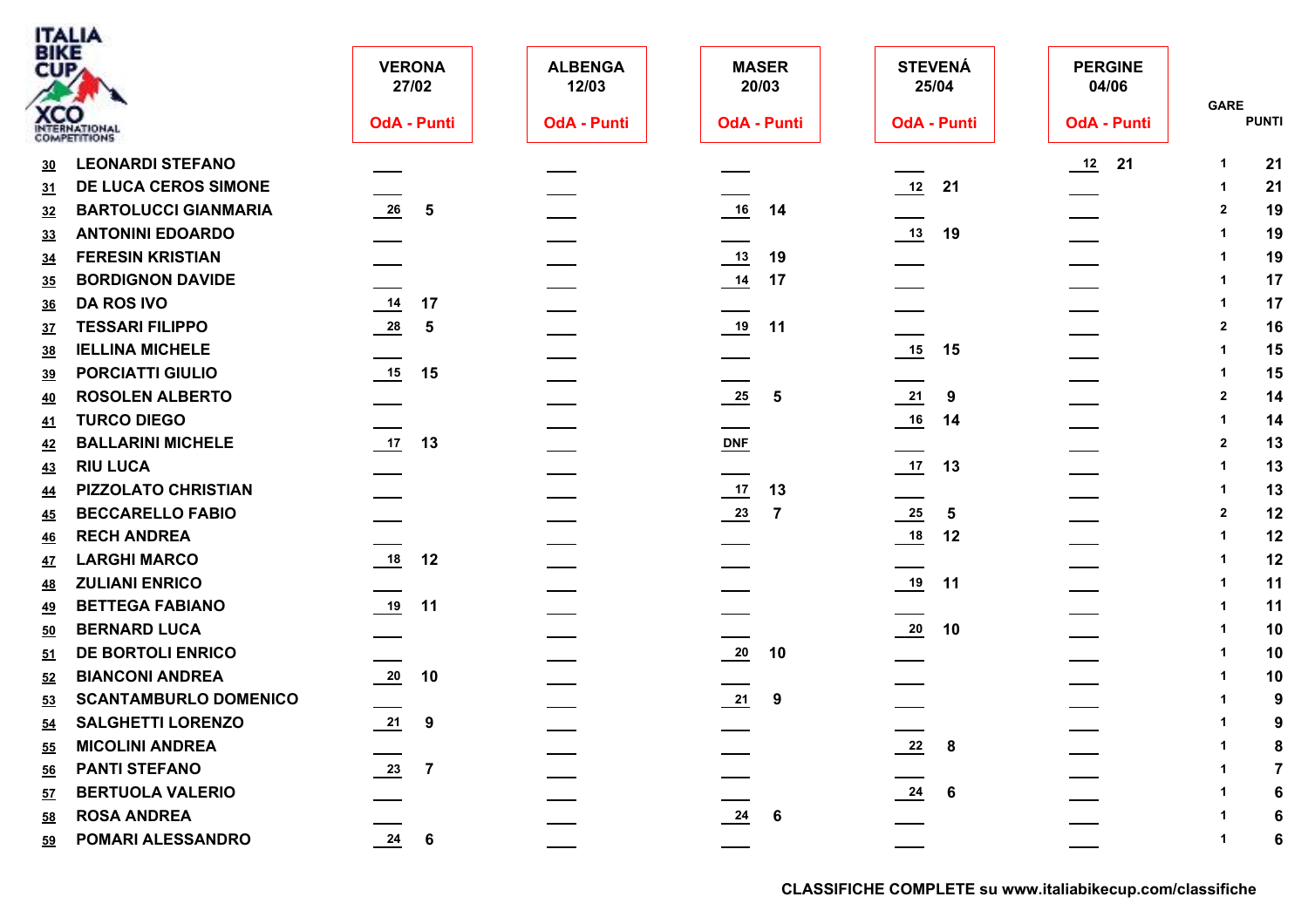| <b>TALIA</b><br>BIKE<br>CUPA                                | <b>VERONA</b><br>27/02       | <b>ALBENGA</b><br>12/03        | <b>MASER</b><br>20/03 | <b>STEVENÁ</b><br>25/04  | <b>PERGINE</b><br>04/06 |                             |
|-------------------------------------------------------------|------------------------------|--------------------------------|-----------------------|--------------------------|-------------------------|-----------------------------|
| <b>XCO</b>                                                  | <b>OdA - Punti</b>           | <b>OdA - Punti</b>             | <b>OdA - Punti</b>    | <b>OdA - Punti</b>       | <b>OdA - Punti</b>      | <b>GARE</b><br><b>PUNTI</b> |
| <b>RENICA LORENZO</b><br>60<br><b>ZAMBELLI DAVIDE</b><br>61 | $\frac{27}{2}$<br>29<br>____ | $\overbrace{\hspace{25mm}}^{}$ | $\sim$                | $\overline{\phantom{a}}$ | ____                    |                             |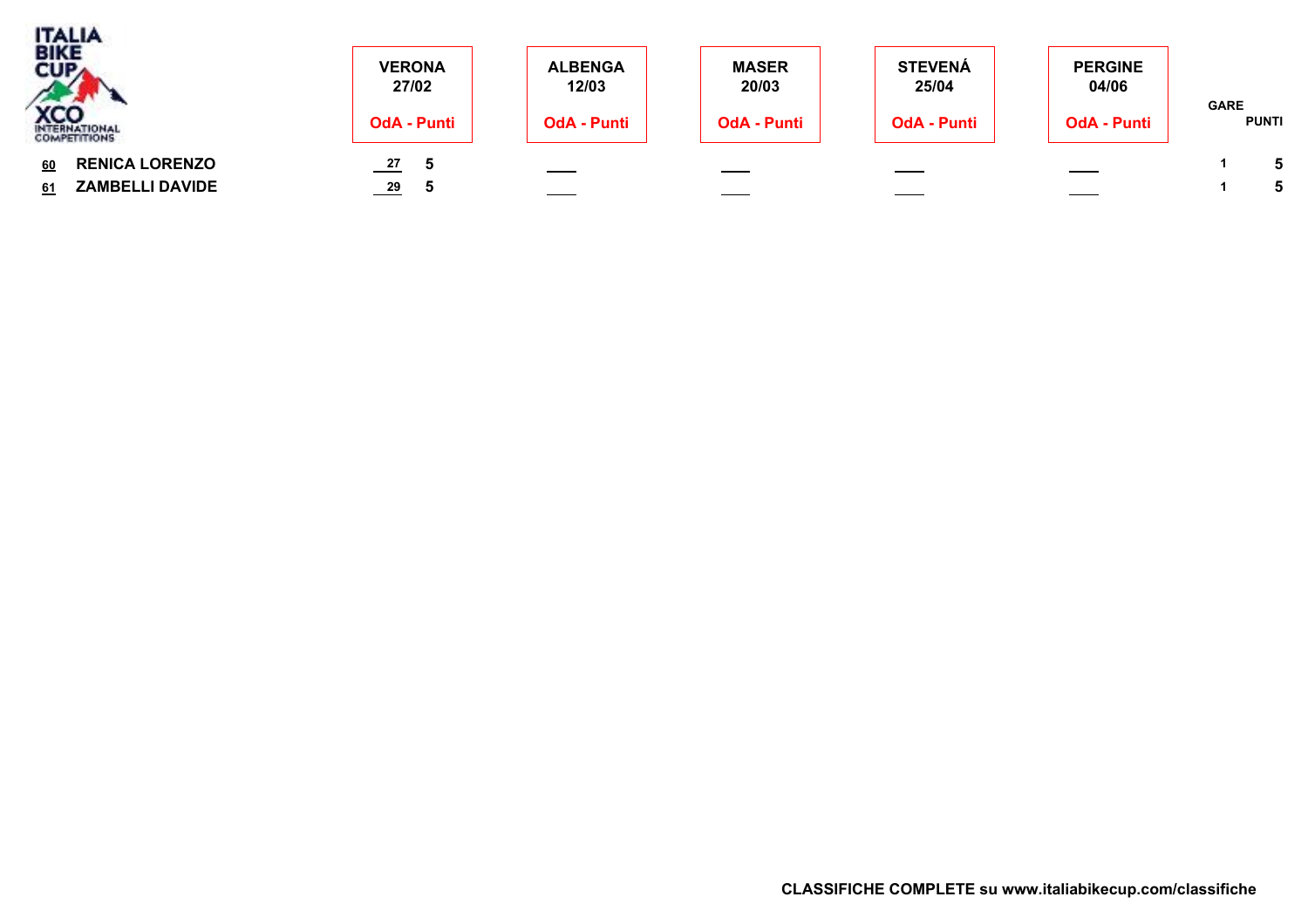| <b>BIKE</b><br>CUP | <b>XCO</b><br>INTERNATIONAL | <b>VERONA</b><br>27/02<br><b>OdA - Punti</b> | <b>ALBENGA</b><br>12/03<br><b>OdA - Punti</b> | <b>MASER</b><br>20/03<br><b>OdA - Punti</b> | <b>STEVENÁ</b><br>25/04<br><b>OdA - Punti</b> | <b>PERGINE</b><br>04/06<br><b>OdA - Punti</b> | <b>GARE</b><br><b>PUNTI</b> |
|--------------------|-----------------------------|----------------------------------------------|-----------------------------------------------|---------------------------------------------|-----------------------------------------------|-----------------------------------------------|-----------------------------|
|                    |                             |                                              |                                               |                                             |                                               |                                               |                             |
|                    | <b>MASTER 1</b>             |                                              |                                               |                                             |                                               |                                               |                             |
| $\mathbf{1}$       | <b>BALDI MANUEL</b>         | ${\bf 50}$<br>$\frac{5}{1}$                  | $\frac{2}{2}$<br>80                           | 100<br>$\frac{1}{2}$                        | $\frac{2}{2}$<br>80                           | $\frac{3}{2}$<br>70                           | 380<br>5                    |
| $\overline{2}$     | <b>FINAZZI MATTIA</b>       | $\frac{3}{2}$<br>70                          | $\overline{\phantom{a}}$<br>100               | $\frac{2}{2}$<br>80                         |                                               | $\frac{2}{2}$<br>80                           | 330<br>4                    |
| $\overline{3}$     | <b>BERTASI MICHAEL</b>      | $\frac{4}{1}$<br>60                          | $\frac{4}{1}$<br>60                           | $\frac{4}{1}$<br>60                         | $\frac{8}{2}$<br>35                           | $\frac{4}{1}$<br>60                           | 275<br>5                    |
| $\overline{4}$     | <b>POZZECCO DANIEL</b>      | $\frac{1}{\sqrt{1}}$<br>100                  |                                               |                                             | $\frac{1}{\sqrt{1}}$<br>100                   |                                               | 200<br>$\mathbf{2}$         |
| $\overline{5}$     | <b>DEPAUL GABRIELE</b>      | $\frac{2}{\sqrt{2}}$<br>80                   |                                               |                                             |                                               | $\frac{1}{2}$<br>100                          | 180<br>$\overline{2}$       |
| $6\overline{6}$    | <b>BERTASA MIRCO</b>        | $\frac{12}{2}$<br>21                         | $\frac{8}{2}$<br>35                           | $\overline{\bullet}$<br>30                  | $\frac{7}{2}$<br>40                           | $\frac{8}{1}$<br>35                           | 161<br>5                    |
| <u>7</u>           | <b>BOLDRINI MICHAEL</b>     | $\,$ 6 $\,$<br>45                            | $\frac{3}{2}$<br>70                           | 6<br>45                                     | $DNF$                                         |                                               | 160                         |
| 8                  | <b>BRAVIN ANDREA</b>        | $\mathbb{R}^n$                               |                                               | $\frac{3}{2}$<br>70                         | $\frac{3}{2}$<br>70                           |                                               | 140<br>$\mathbf{2}$         |
| 9                  | <b>LORENZON ENDES</b>       |                                              |                                               | 15                                          | $\frac{5}{1}$<br>50                           | $\frac{6}{ }$<br>45                           | 110<br>3                    |
| 10                 | <b>GIANGROSSI STEFANO</b>   | $\underline{\mathbf{18}}$<br>12              | $\frac{6}{1}$<br>45                           |                                             |                                               | $\overline{\phantom{0}}$<br>50                | 107<br>3                    |
| <u>11</u>          | <b>PAVANELLO ANDREA</b>     |                                              |                                               | 40<br>$\overline{z}$                        | 12<br>21                                      | $\frac{7}{2}$<br>40                           | 101<br>3                    |
| <u>12</u>          | <b>TOMASI RICCARDO</b>      | $\frac{19}{2}$<br>11                         |                                               | $\frac{8}{1}$<br>35                         | 11<br>23                                      | 23                                            | 92<br>4                     |
| <u>13</u>          | <b>PESSINA FABIO</b>        | $\frac{7}{2}$<br>40                          | $\frac{5}{10}$ 50                             |                                             |                                               |                                               | 90<br>$\mathbf{2}$          |
| <u>14</u>          | <b>FAUSTINI ROBERTO</b>     | 11<br>23                                     |                                               | <b>DNF</b>                                  | $^{9}$<br>30                                  | $\frac{9}{2}$<br>30                           | 83<br>4                     |
| <u>15</u>          | <b>OLIANI NICOLA</b>        | 10<br>25                                     |                                               | $\frac{5}{1}$<br>50                         |                                               |                                               | 75<br>$\overline{2}$        |
| <u> 16</u>         | <b>FERRAZZO NICOLO'</b>     |                                              |                                               |                                             | 60<br>$\frac{4}{1}$                           |                                               | 60<br>$\mathbf{1}$          |
| <u>17</u>          | <b>MODENESE FEDERICO</b>    |                                              |                                               | 21                                          | $\overline{\phantom{0}10}$<br>25              |                                               | 46<br>$\mathbf{2}$          |
| <u>18</u>          | <b>VOGRIG FLAVIO</b>        |                                              |                                               |                                             | $\frac{6}{1}$<br>45                           |                                               | 45<br>-1                    |
| <u>19</u>          | <b>STECCA GIANLUCA</b>      | $\frac{20}{1}$<br>10                         |                                               | $\frac{14}{1}$<br>17                        | $DNF$                                         | 17                                            | 44<br>4                     |
| 20                 | <b>TOMMASI ELIA</b>         | $\frac{26}{1}$<br>$\sqrt{5}$                 |                                               | $\frac{20}{1}$<br>10                        |                                               | $\overline{\phantom{0}10}$<br>25              | 40<br>3                     |
| 21                 | <b>ARDUINO MATTIA</b>       |                                              | $\frac{7}{2}$<br>40                           |                                             |                                               |                                               | 40<br>$\mathbf{1}$          |
| 22                 | <b>SEMINARA ALESSIO</b>     | $\underline{\qquad 16}$<br>14                |                                               | $\frac{10}{1}$<br>25                        |                                               |                                               | 39<br>$\overline{2}$        |
| <u>23</u>          | <b>TOMMASI THOMAS</b>       | $\frac{24}{1}$<br>6                          |                                               | $\frac{21}{2}$<br>9                         |                                               | 12<br>21                                      | 36<br>3                     |
| <u>24</u>          | <b>PAPINI MATTEO</b>        | $\frac{29}{2}$<br>5                          | 10<br>25                                      | $\frac{25}{2}$<br>5                         |                                               |                                               | 35<br>3                     |
| 25                 | <b>AGOSTINELLI SAMUELE</b>  | $\frac{8}{1}$<br>35                          |                                               |                                             |                                               |                                               | 35<br>1                     |
| <u>26</u>          | <b>VIGLINO EDOARDO</b>      |                                              | $\frac{9}{2}$<br>30                           |                                             |                                               |                                               | 30<br>$\mathbf 1$           |
| <u>27</u>          | <b>BERTELLI LUCA</b>        | 9<br>30                                      |                                               |                                             |                                               |                                               | 30<br>$\mathbf 1$           |
| <u>28</u>          | <b>DA RE DAVIDE</b>         |                                              |                                               | 12                                          | $\frac{14}{1}$<br>17                          |                                               | 29<br>$\overline{2}$        |
| 29                 | <b>GAZZOLA ALESSANDRO</b>   |                                              |                                               | $16$<br>14                                  | 15<br>15                                      |                                               | 29<br>$\overline{2}$        |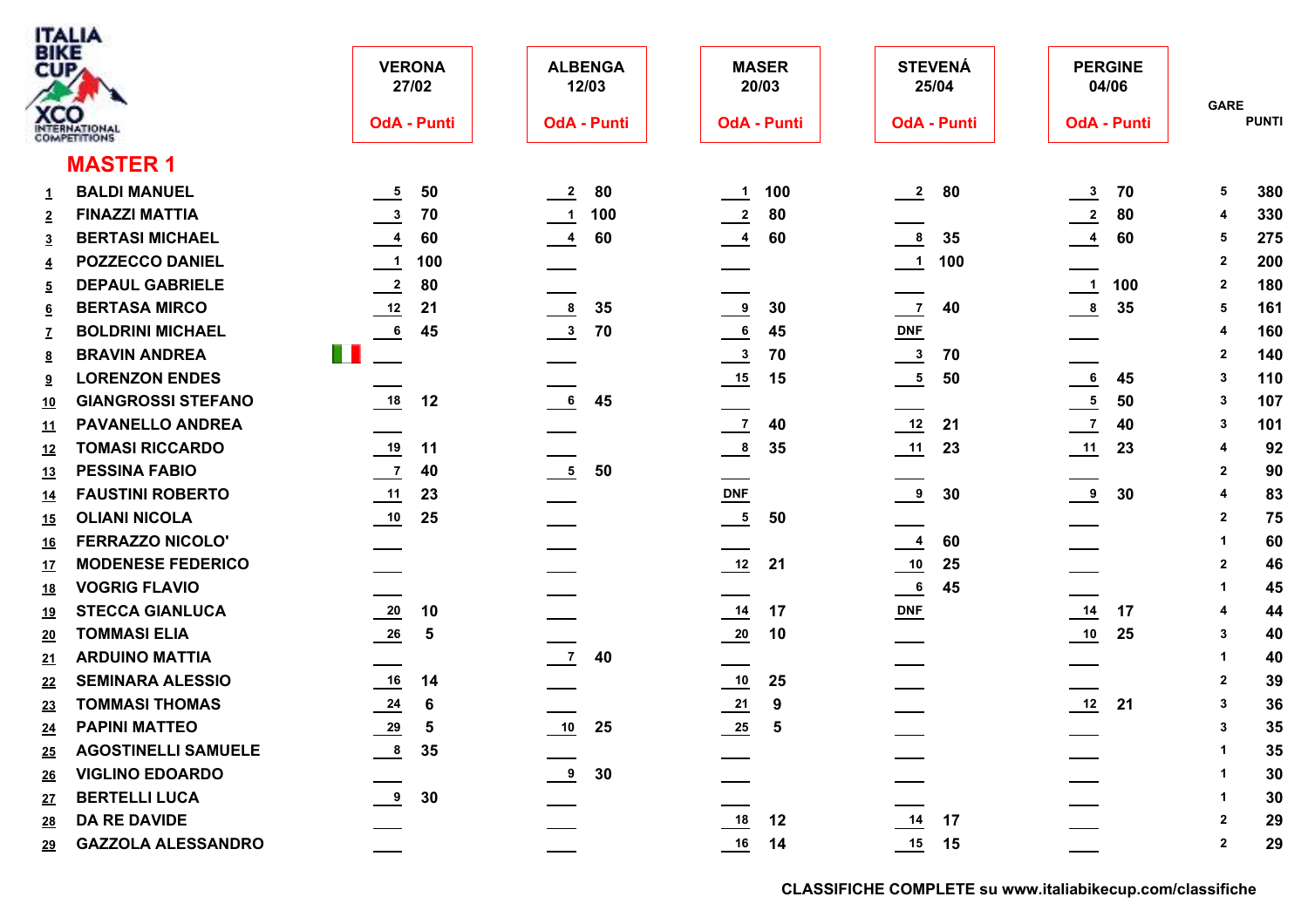|                 | <b>ITALIA</b><br>BIKE       |                                           |                         |                                            |                         |                         |                             |
|-----------------|-----------------------------|-------------------------------------------|-------------------------|--------------------------------------------|-------------------------|-------------------------|-----------------------------|
| CUP             |                             | <b>VERONA</b><br>27/02                    | <b>ALBENGA</b><br>12/03 | <b>MASER</b><br>20/03                      | <b>STEVENÁ</b><br>25/04 | <b>PERGINE</b><br>04/06 |                             |
|                 | <b>XCO</b><br>INTERNATIONAL | <b>OdA - Punti</b>                        | <b>OdA - Punti</b>      | <b>OdA - Punti</b>                         | <b>OdA - Punti</b>      | <b>OdA - Punti</b>      | <b>GARE</b><br><b>PUNTI</b> |
| 30              | <b>ZULIAN IVAN</b>          | $\frac{22}{2}$<br>$\overline{\mathbf{8}}$ |                         | 19<br>13                                   |                         |                         | 27<br>$\mathbf{2}$          |
| 31              | <b>BONAZZA MATTEO</b>       |                                           |                         | $\frac{11}{2}$<br>23                       |                         |                         | 23                          |
| 32              | <b>PADULA MICHAEL</b>       |                                           | 23<br>11                |                                            |                         |                         | 23                          |
| 33              | <b>PERLO DAVIDE</b>         |                                           | $\frac{12}{2}$<br>21    |                                            |                         |                         | 21<br>-1                    |
| 34              | <b>DALLA CIA ANDREA</b>     |                                           |                         | $DNF$                                      | 19                      |                         | 19<br>$\overline{2}$        |
| 35              | <b>ALPAGO DANIELE</b>       |                                           |                         | 27<br>$\sqrt{5}$                           | 16<br>14                |                         | 19<br>$\overline{2}$        |
| 36              | <b>PIVA GIANLUCA</b>        |                                           |                         |                                            |                         | 13<br>19                | 19                          |
| 37              | <b>GIORGI LUCA</b>          | 13<br>19                                  |                         |                                            |                         |                         | 19<br>-1                    |
| 38              | <b>PIN FEDERICO</b>         |                                           |                         | $\frac{26}{1}$<br>$\overline{\phantom{0}}$ | 18<br>12                |                         | 17<br>$\mathbf{2}$          |
| <u>39</u>       | <b>NARDI EMANUELE</b>       | 14<br>17                                  |                         |                                            |                         |                         | 17                          |
| <u>40</u>       | <b>VASSANELLI DAVIDE</b>    | 15                                        |                         |                                            |                         |                         | 15                          |
| <u>41</u>       | <b>BORGHINI FABIO</b>       | $\frac{23}{2}$<br>$\overline{7}$          | <b>DNF</b>              | $\frac{23}{2}$<br>$\overline{7}$           |                         |                         | 14<br>-3                    |
| <u>42</u>       | <b>CAMPAGNOLO MARCELLO</b>  |                                           |                         |                                            | $17$ 13                 |                         | 13                          |
| <u>43</u>       | <b>CITRON MARCO</b>         |                                           |                         | $\frac{17}{2}$<br>13                       |                         |                         | 13<br>-1                    |
| <u>44</u>       | <b>NANNETTI NIKOLAS</b>     | 13                                        |                         |                                            |                         |                         | 13<br>$\mathbf{1}$          |
| 45              | <b>CESCON ANDREA</b>        | $\frac{28}{1}$<br>$5\phantom{1}$          |                         | $\frac{24}{1}$<br>-6                       |                         |                         | 11<br>$\overline{2}$        |
| $\overline{46}$ | <b>BETTIN NICOLA</b>        |                                           |                         |                                            | 19<br>11                |                         | 11<br>$\overline{1}$        |
| 47              | <b>GREGORIS RICCARDO</b>    |                                           |                         | $19$ 11                                    |                         |                         | 11<br>$\overline{1}$        |
| <u>48</u>       | <b>ALTOE' MATTEO</b>        |                                           |                         |                                            | $\frac{20}{1}$<br>10    |                         | 10                          |
| <u>49</u>       | <b>GASPARIN LUCA</b>        |                                           |                         |                                            | $\frac{21}{2}$<br>9     |                         | 9                           |
| 50              | <b>PALEARI ANDREA</b>       | $\frac{21}{1}$ 9                          |                         |                                            |                         |                         | 9<br>-1                     |
| 51              | <b>CESARI GIACOMO</b>       |                                           |                         | $\frac{22}{2}$<br>8                        |                         |                         | 8                           |
| 52              | <b>PEZZIN FEDERICO</b>      |                                           |                         | $\frac{28}{1}$<br>$\sqrt{5}$               |                         |                         | $5\phantom{1}$              |
| 53              | <b>TOSCAN FABIO</b>         |                                           |                         | $\frac{29}{2}$<br>5                        |                         |                         | 5                           |
| <u>54</u>       | <b>ADDEO ANTONIO</b>        |                                           |                         | $\frac{30}{2}$<br>5                        |                         |                         | 5                           |
| 55              | <b>GILBERTI GIOVANNI</b>    | $\frac{25}{2}$<br>5                       |                         |                                            |                         |                         | 5                           |
| 56              | <b>CURLO FABRIZIO</b>       | $\frac{27}{2}$<br>$5\phantom{1}$          |                         |                                            |                         |                         | 5<br>$\mathbf{1}$           |
|                 |                             |                                           |                         |                                            |                         |                         |                             |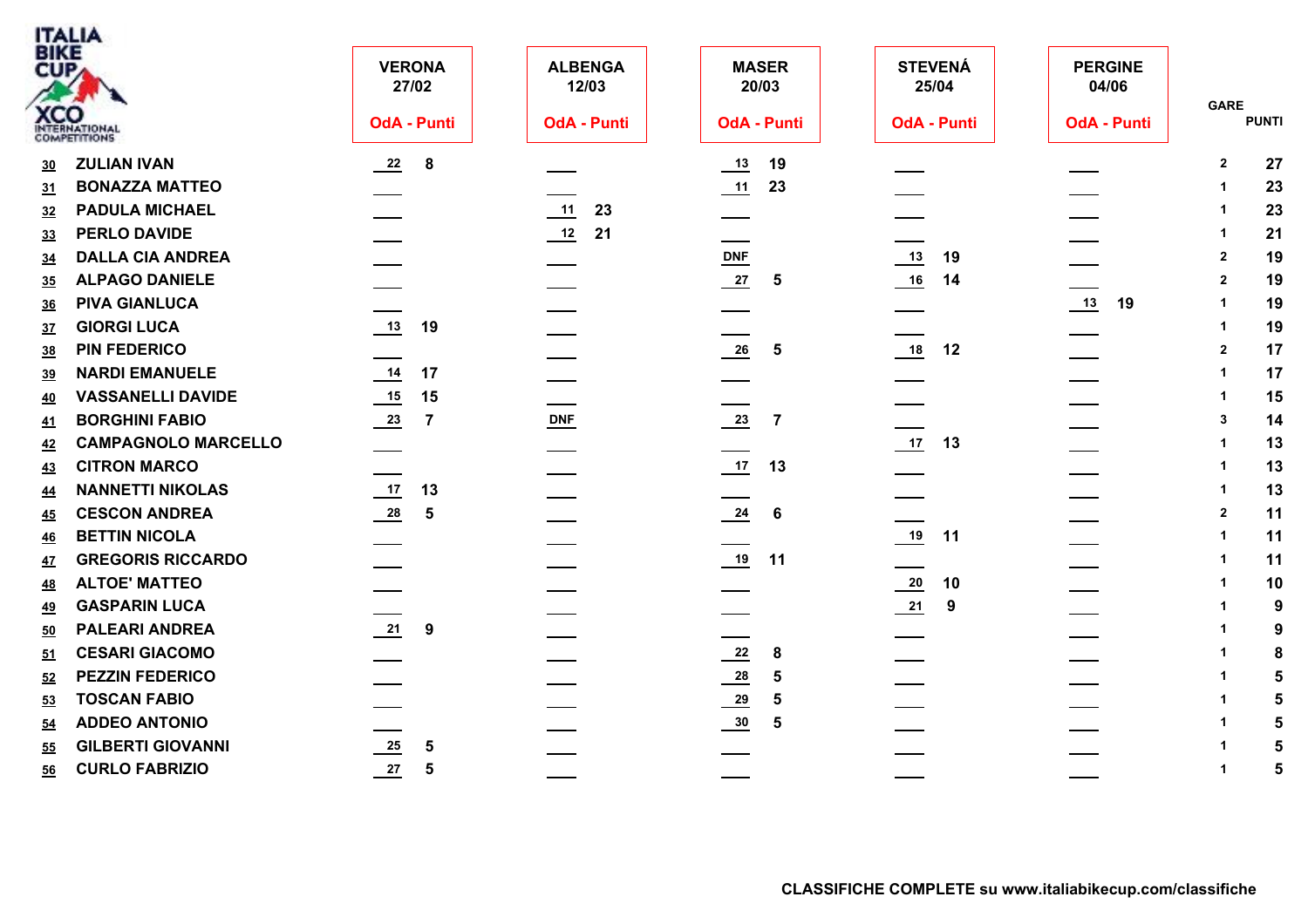

| <b>BIKE</b><br>CUP | <b>XCO</b><br>INTERNATIONAL | <b>VERONA</b><br>27/02<br><b>OdA - Punti</b> | <b>ALBENGA</b><br>12/03<br><b>OdA - Punti</b> | <b>MASER</b><br>20/03<br><b>OdA - Punti</b> | <b>STEVENÁ</b><br>25/04<br><b>OdA - Punti</b> | <b>PERGINE</b><br>04/06<br><b>OdA - Punti</b> | <b>GARE</b>  | <b>PUNTI</b> |
|--------------------|-----------------------------|----------------------------------------------|-----------------------------------------------|---------------------------------------------|-----------------------------------------------|-----------------------------------------------|--------------|--------------|
|                    | <b>MASTER 2</b>             |                                              |                                               |                                             |                                               |                                               |              |              |
| $\mathbf{1}$       | <b>RIGHETTI MICHELE</b>     | <b>The Contract</b><br>$\frac{1}{1}$ 100     | 100<br>$\overline{\phantom{0}}$ 1             | 80<br>$\frac{2}{2}$                         | 100<br>$\frac{1}{\sqrt{1}}$                   | 100<br>$\frac{1}{\sqrt{1}}$                   | 5            | 480          |
| $\overline{2}$     | <b>BOTTOGLIA MARCO</b>      | $\overline{2}$<br>80                         | $\frac{3}{2}$<br>70                           | $\frac{5}{1}$<br>50                         | 60<br>$\frac{4}{1}$                           | $\frac{8}{1}$<br>35                           | 5            | 295          |
| $\overline{3}$     | <b>TOFFOLI CHRISTIAN</b>    |                                              |                                               | $\frac{8}{1}$<br>35                         | $\frac{3}{2}$<br>70                           | $\frac{4}{1}$<br>60                           | 3            | 165          |
| $\overline{4}$     | <b>PINTARELLI SIMONE</b>    |                                              |                                               | $\frac{3}{2}$<br>70                         |                                               | $\frac{2}{2}$<br>80                           | $\mathbf{2}$ | 150          |
| $\overline{5}$     | <b>ALLONI MARCO</b>         |                                              | $\underline{\phantom{a}}$<br>45               | $\frac{6}{1}$<br>45                         |                                               | $\overline{z}$<br>40                          | 3            | 130          |
| $6 \overline{6}$   | <b>LEONCINI MARCO</b>       | 19                                           | $\frac{9}{2}$<br>30                           | $\frac{12}{2}$<br>21                        | $\frac{9}{2}$<br>30                           | 25                                            | 5            | 125          |
| $\mathbf{Z}$       | <b>MORONCI CLAUDIO</b>      | $\frac{5}{1}$<br>50                          | $\frac{4}{1}$<br>60                           | $DNF$                                       |                                               |                                               | 3            | 110          |
| <u>8</u>           | <b>BADI MASSIMILIANO</b>    | 16<br>14                                     | 25                                            | 17<br>13                                    | $\frac{8}{1}$<br>35                           | 12<br>21                                      | 5            | 108          |
| 9                  | <b>CARGNELUTTI DIEGO</b>    |                                              |                                               | 100<br>$\overline{\phantom{a}}$             | $DNF$                                         |                                               | 2            | 100          |
| <u>10</u>          | <b>LEALI MANUEL</b>         | $\frac{10}{1}$<br>25                         |                                               | $\frac{13}{2}$<br>19                        | 23                                            | $\frac{13}{2}$<br>19                          | 4            | 86           |
| <u>11</u>          | <b>TURRA PIERO</b>          | $\frac{8}{1}$<br>35                          |                                               |                                             |                                               | 6<br>45                                       | $\mathbf{2}$ | 80           |
| <u>12</u>          | <b>DEL MISSIER MARCO</b>    |                                              |                                               |                                             | $\frac{2}{\sqrt{2}}$<br>80                    |                                               | 1            | 80           |
| <u>13</u>          | <b>CARISSIMI DAVIDE</b>     |                                              | $\frac{2}{2}$<br>80                           |                                             |                                               |                                               |              | 80           |
| <u>14</u>          | <b>FANTINI FRANCESCO</b>    | $DNF$                                        |                                               | 11<br>23                                    | $DNF$                                         | $rac{5}{2}$<br>50                             | 4            | 73           |
| 15                 | <b>LAZZARONI JURIJ</b>      |                                              |                                               | $\frac{9}{2}$<br>30                         | $\frac{7}{2}$<br>40                           |                                               | $\mathbf{2}$ | 70           |
| <u>16</u>          | <b>HUBER GUENTHER</b>       |                                              |                                               |                                             |                                               | $\frac{3}{2}$<br>70                           | $\mathbf{1}$ | 70           |
| 17                 | <b>COLLINI FRANCESCO</b>    | $\overline{\mathbf{3}}$<br>70                |                                               |                                             |                                               |                                               | 1            | 70           |
| <u>18</u>          | <b>CONCORDIA DANIELE</b>    |                                              |                                               | $\frac{4}{1}$<br>60                         |                                               |                                               |              | 60           |
| <u>19</u>          | <b>STEFANINI STEFANO</b>    | $\frac{4}{1}$<br>60                          |                                               |                                             |                                               |                                               |              | 60           |
| 20                 | <b>MONTONERI EMANUELE</b>   |                                              |                                               |                                             | $\frac{5}{2}$<br>50                           |                                               |              | 50           |
| 21                 | <b>FERRARIS LUCA</b>        |                                              | $\frac{5}{1}$<br>50                           |                                             |                                               |                                               | -1           | 50           |
| 22                 | <b>PRADELLE VANNI</b>       |                                              |                                               |                                             | 6<br>45                                       |                                               | -1           | 45           |
| 23                 | <b>VENERI MARCO</b>         | $6\overline{6}$<br>45                        |                                               |                                             |                                               |                                               | 1            | 45           |
| 24                 | <b>FAVERO DAVIDE</b>        |                                              |                                               | 15<br>15                                    | 10<br>25                                      |                                               | $\mathbf{2}$ | 40           |
| 25                 | DE SIMONE FEDERICO          |                                              |                                               | $\frac{7}{2}$<br>40                         |                                               |                                               |              | 40           |
| 26                 | <b>GILARDO DAVIDE</b>       |                                              | $\frac{7}{2}$<br>40                           |                                             |                                               |                                               |              | 40           |
| 27                 | <b>TREVISAN DERIS</b>       | $\frac{7}{2}$<br>40                          |                                               |                                             |                                               |                                               | 1            | 40           |
| 28                 | <b>PUCCI MANUEL</b>         | 15<br>15                                     | 11<br>23                                      |                                             | $DNF$                                         |                                               | 3            | 38           |
| 29                 | <b>DI MARIA DAVIDE</b>      |                                              | $\frac{8}{1}$<br>35                           |                                             |                                               |                                               | 1.           | 35           |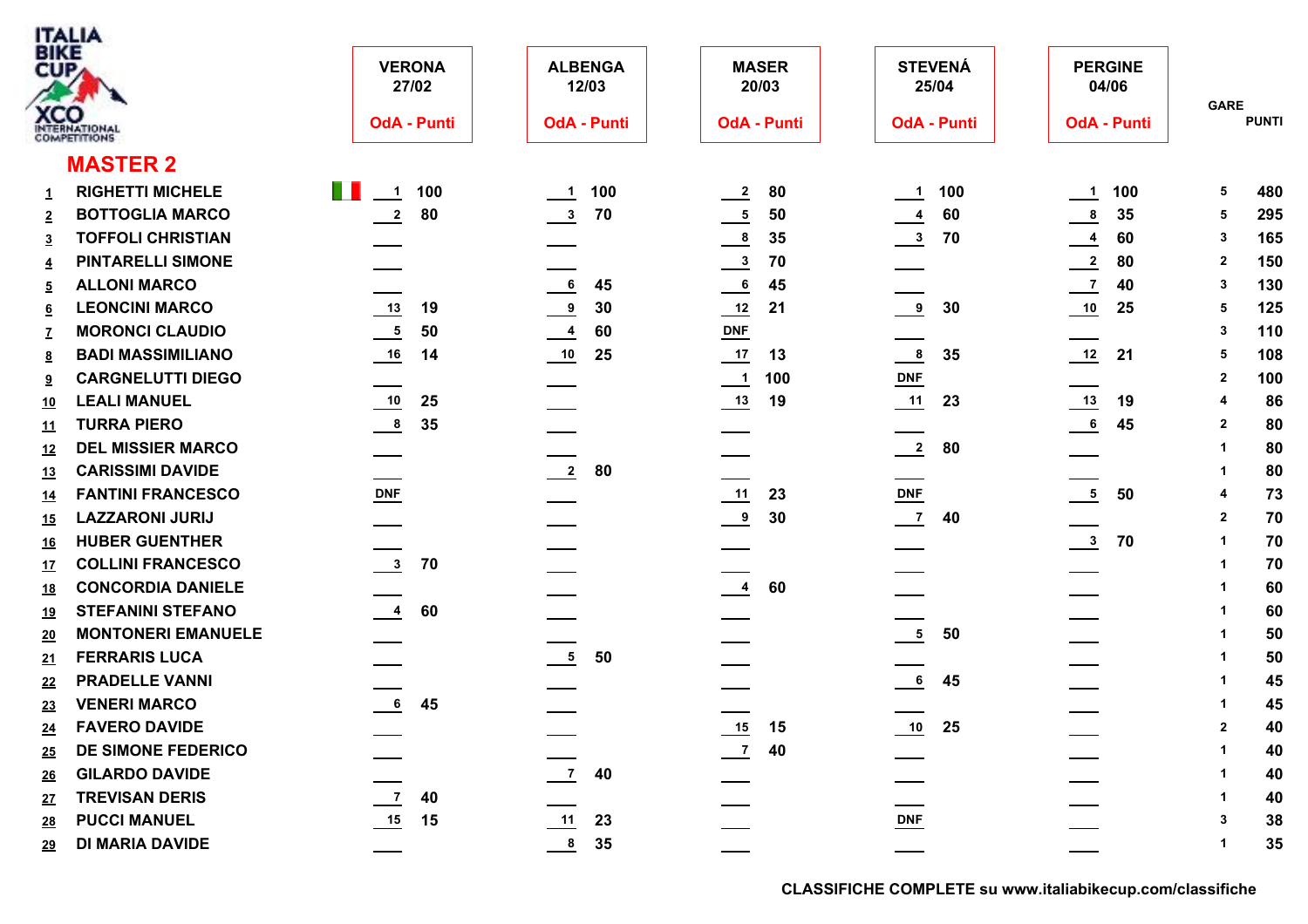|                | <b>BIKE</b>                 |                                |                         |                                  |                         |                         |                |              |
|----------------|-----------------------------|--------------------------------|-------------------------|----------------------------------|-------------------------|-------------------------|----------------|--------------|
| CUP            |                             | <b>VERONA</b><br>27/02         | <b>ALBENGA</b><br>12/03 | <b>MASER</b><br>20/03            | <b>STEVENÁ</b><br>25/04 | <b>PERGINE</b><br>04/06 |                |              |
|                | <b>XCO</b><br>INTERNATIONAL | <b>OdA - Punti</b>             | <b>OdA - Punti</b>      | <b>OdA - Punti</b>               | <b>OdA - Punti</b>      | <b>OdA - Punti</b>      | <b>GARE</b>    | <b>PUNTI</b> |
| <u>30</u>      | <b>BERNARDI MARCO</b>       |                                |                         | 12                               | 21<br>$\frac{12}{1}$    |                         | $\mathbf{2}$   | 33           |
| 31             | <b>QUAGLIATO MARCO</b>      |                                |                         |                                  |                         | $\frac{9}{2}$<br>30     |                | 30           |
| 32             | <b>ZOIN LUCA</b>            | $\overline{\phantom{a}}$<br>30 |                         |                                  |                         |                         |                | 30           |
| 33             | <b>ANGELI FRANCESCO</b>     |                                |                         | $\frac{21}{2}$<br>9              | $14$ 17                 |                         | $\overline{2}$ | 26           |
| 34             | <b>CAPONNETTO ANDREA</b>    | $\frac{19}{2}$<br>11           |                         | 14                               |                         |                         | $\overline{2}$ | 25           |
| 35             | <b>PANCERA STEFANO</b>      |                                |                         | 25                               |                         |                         |                | 25           |
| <u>36</u>      | <b>CIECH MANUEL</b>         |                                |                         |                                  |                         | 11<br>23                |                | 23           |
| 3 <sub>z</sub> | <b>DONINI ALESSIO</b>       | 11<br>23                       |                         |                                  |                         |                         |                | 23           |
| 38             | <b>IOPPA MARCO</b>          |                                | 12<br>21                |                                  |                         |                         |                | 21           |
| 39             | <b>DADDABBO GINO</b>        | 12<br>21                       |                         |                                  |                         |                         |                | 21           |
| 40             | <b>PINI FABIANO</b>         | $\frac{21}{2}$<br>9            |                         | 19<br>11                         |                         |                         | $\overline{2}$ | 20           |
| <u>41</u>      | <b>ANDREOLA MATTIA</b>      |                                |                         | $DNF$                            | $\frac{13}{2}$<br>19    |                         | $\overline{2}$ | 19           |
| 42             | <b>BARLETTA NICOLA</b>      |                                | 13<br>19                |                                  |                         |                         |                | 19           |
| 43             | <b>GUERRIERO MARCO</b>      |                                |                         | $\frac{14}{12}$ 17               |                         |                         |                | 17           |
| <u>44</u>      | <b>MINASSO FEDERICO</b>     |                                | $\frac{14}{1}$<br>17    |                                  |                         |                         |                | 17           |
| 45             | <b>ROMANI ALEX</b>          | $\frac{14}{1}$<br>17           |                         |                                  |                         |                         |                | 17           |
| 46             | <b>BARBATO ALBERTO</b>      | $\frac{17}{2}$<br>13           |                         |                                  |                         |                         |                | 13           |
| 47             | <b>MONTICELI ALESSANDRO</b> | 18<br>12                       |                         |                                  |                         |                         |                | 12           |
| <u>48</u>      | PERTA FRANCESCO             |                                |                         | $\overline{\phantom{0}20}$<br>10 |                         |                         |                | 10           |
| <u>49</u>      | <b>CHIGNOLA EMANUELE</b>    | $\frac{20}{1}$<br>10           |                         |                                  |                         |                         |                | 10           |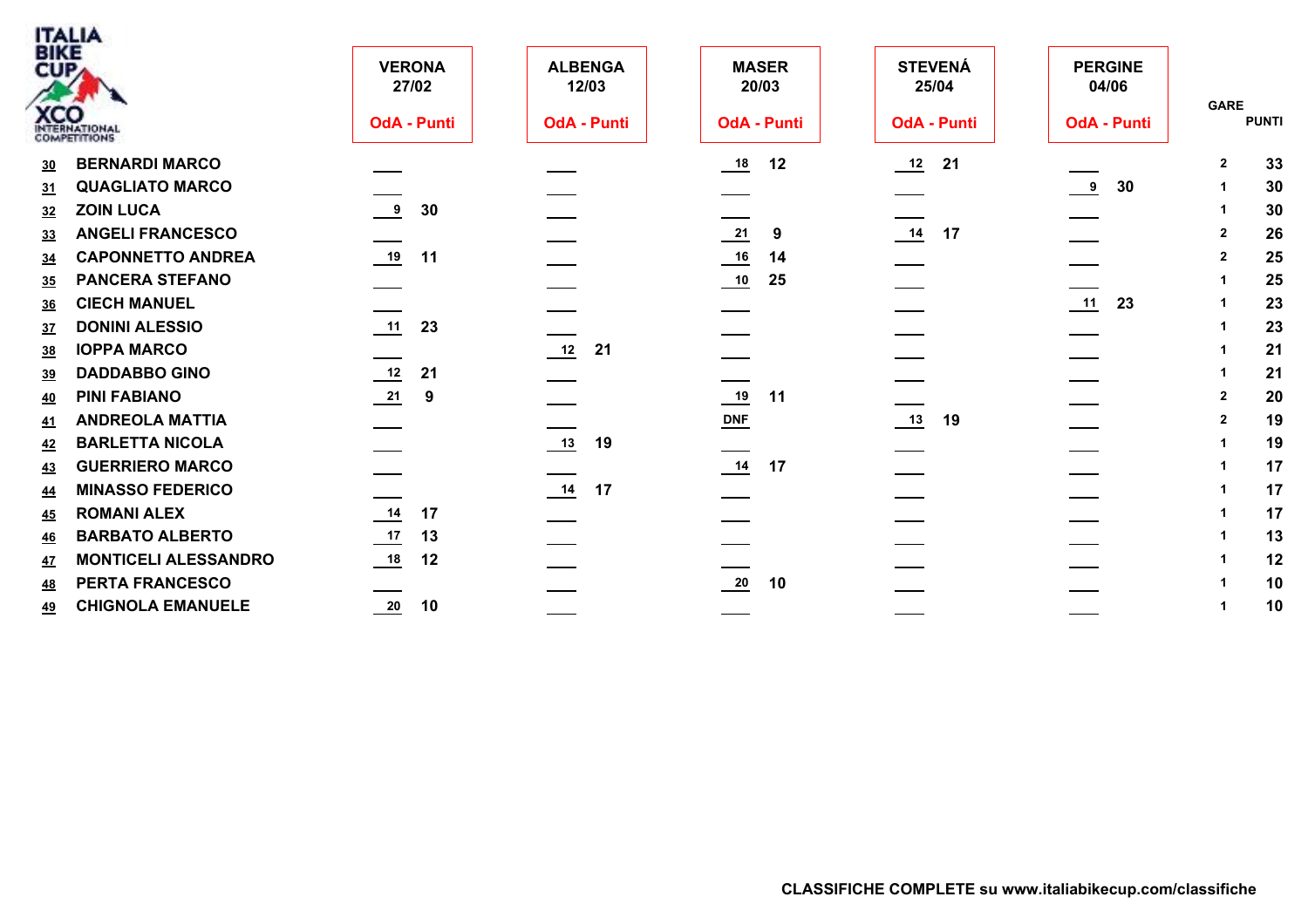| ITALIA            |
|-------------------|
| <b>BIKE</b>       |
|                   |
|                   |
|                   |
| ATIONAL           |
| <b>APETITIONS</b> |

| BIKE<br>CUP     |                             | <b>VERONA</b><br>27/02        | <b>ALBENGA</b><br>12/03 | <b>MASER</b><br>20/03       | <b>STEVENÁ</b><br>25/04 | <b>PERGINE</b><br>04/06          | <b>GARE</b>          |
|-----------------|-----------------------------|-------------------------------|-------------------------|-----------------------------|-------------------------|----------------------------------|----------------------|
|                 | <b>XCO</b><br>INTERNATIONAL | <b>OdA - Punti</b>            | <b>OdA - Punti</b>      | <b>OdA - Punti</b>          | <b>OdA - Punti</b>      | <b>OdA - Punti</b>               | <b>PUNTI</b>         |
|                 | <b>MASTER 3</b>             |                               |                         |                             |                         |                                  |                      |
| $\mathbf{1}$    | <b>REDAELLI GIORGIO</b>     | 50                            | $\frac{2}{2}$<br>80     | 60<br>$\frac{4}{1}$         | 80<br>$\frac{2}{2}$     | $\frac{3}{2}$<br>70              | 340<br>5             |
| $\overline{2}$  | <b>CODENOTTI OMAR</b>       | $\overline{\mathbf{3}}$<br>70 | $\frac{3}{2}$<br>70     | $\frac{8}{1}$<br>35         | $\frac{3}{2}$<br>70     | $\frac{5}{2}$<br>50              | 295<br>5             |
| $\overline{3}$  | <b>RIVA ALBERTO</b>         | U I<br>$\frac{1}{2}$<br>100   | $\frac{1}{1}$ 100       | $\frac{2}{2}$<br>80         |                         |                                  | 280<br>3             |
| $\overline{4}$  | <b>MENSI FRANCESCO</b>      |                               |                         |                             | $\frac{1}{1}$ 100       | $\frac{1}{2}$<br>100             | 200<br>$\mathbf{2}$  |
| <u>5</u>        | <b>ZANUSSI RUDY</b>         | 6<br>45                       |                         | $\frac{9}{2}$<br>30         | $\overline{4}$<br>60    | $\overline{z}$<br>40             | 175                  |
| $6\overline{6}$ | <b>BONDIONI TIZIANO</b>     | 19                            | $\frac{5}{2}$<br>50     | $\frac{12}{2}$<br>21        | $\frac{7}{2}$<br>40     | $\frac{9}{2}$<br>30              | 160<br>5             |
| $\mathbf{Z}$    | <b>ZANGARI ANDREA</b>       | $\frac{9}{2}$<br>30           | $\frac{4}{1}$<br>60     | 25                          |                         | $\overline{\phantom{0}}$ 6<br>45 | 160                  |
| <u>8</u>        | <b>PAPERINI PATRIZIO</b>    | $\frac{2}{2}$<br>80           |                         | $\frac{3}{2}$<br>70         |                         |                                  | 150<br>$\mathbf{2}$  |
| 9               | <b>BENCIVENNI MICHELE</b>   | $\frac{4}{1}$<br>60           |                         | 45<br>$\overline{6}$        |                         |                                  | 105<br>$\mathbf{2}$  |
| <u>10</u>       | <b>BALDUCCI MIRCO</b>       |                               |                         | 100<br>$\frac{1}{\sqrt{1}}$ |                         |                                  | 100<br>-1            |
| <u>11</u>       | <b>GALANTE IVAN</b>         |                               |                         |                             | $\frac{5}{2}$<br>50     | $\frac{8}{1}$<br>35              | 85<br>$\overline{2}$ |
| <u>12</u>       | <b>FACCIOLI MICHELE</b>     | $\frac{8}{1}$<br>35           |                         | $\frac{5}{1}$<br>50         |                         |                                  | 85<br>$\mathbf{2}$   |
| <u>13</u>       | <b>BENVENUTI LUCA</b>       | $\overline{z}$<br>40          |                         | $\frac{7}{2}$<br>40         |                         |                                  | 80<br>$\mathbf{2}$   |
| <u>14</u>       | <b>ZAMBONI ANDREA</b>       |                               |                         |                             |                         | $\frac{2}{2}$<br>80              | 80<br>$\mathbf 1$    |
| <u>15</u>       | <b>MARKS GEFERSON LUIS</b>  | 18<br>12                      | $\frac{8}{2}$<br>35     |                             |                         | 23                               | 70<br>$\mathbf{3}$   |
| <u>16</u>       | <b>PIOTTO BRYAN</b>         |                               |                         | 19                          | $\frac{6}{1}$<br>45     |                                  | $\overline{2}$<br>64 |
| <u>17</u>       | <b>MARCIONETTI JONATHAN</b> | 14<br>17                      | 6<br>45                 |                             |                         |                                  | $\overline{2}$<br>62 |
| <u>18</u>       | <b>DEL RICCIO CARMINE</b>   |                               |                         |                             |                         | 60<br>$\frac{4}{1}$              | 60<br>-1             |
| <u>19</u>       | SANTACROCE LEOPOLDO ALDO    | 21                            |                         |                             | $DNF$                   | $\frac{10}{1}$<br>25             | 46<br>3              |
| 20              | <b>PASA IVAN</b>            |                               |                         | 19<br>11                    | $\frac{8}{1}$<br>35     |                                  | $\overline{2}$<br>46 |
| 21              | <b>CAMASSA GIOVANNI</b>     | 16<br>14                      | $\frac{9}{2}$<br>30     |                             |                         |                                  | $\overline{2}$<br>44 |
| 22              | <b>VIOTTO ALESSANDRO</b>    |                               |                         | 18<br>12                    | $\frac{9}{2}$<br>30     |                                  | 42<br>$\overline{2}$ |
| 23              | <b>VALLONE MATTEO</b>       |                               | $\frac{7}{2}$ 40        |                             |                         |                                  | 40<br>$\mathbf 1$    |
| 24              | <b>BRUZZONE CARLO</b>       | 20<br>10                      |                         | $\frac{14}{1}$<br>17        |                         |                                  | 27<br>$\mathbf{2}$   |
| 25              | <b>DEL PUPPO EROS</b>       |                               |                         |                             | 10<br>25                |                                  | 25<br>-1             |
| <u>26</u>       | PAGLIASSO ALESSANDRO        |                               | 25                      |                             |                         |                                  | 25                   |
| 27              | <b>CALONACI RONNIE</b>      | 10<br>25                      |                         |                             |                         |                                  | 25                   |
| 28              | <b>VENTORUZZO DAMIANO</b>   |                               |                         |                             | 23                      |                                  | 23                   |
| <u>29</u>       | <b>PIANALTO SIMONE</b>      |                               |                         | 11<br>23                    |                         |                                  | 23<br>$\mathbf 1$    |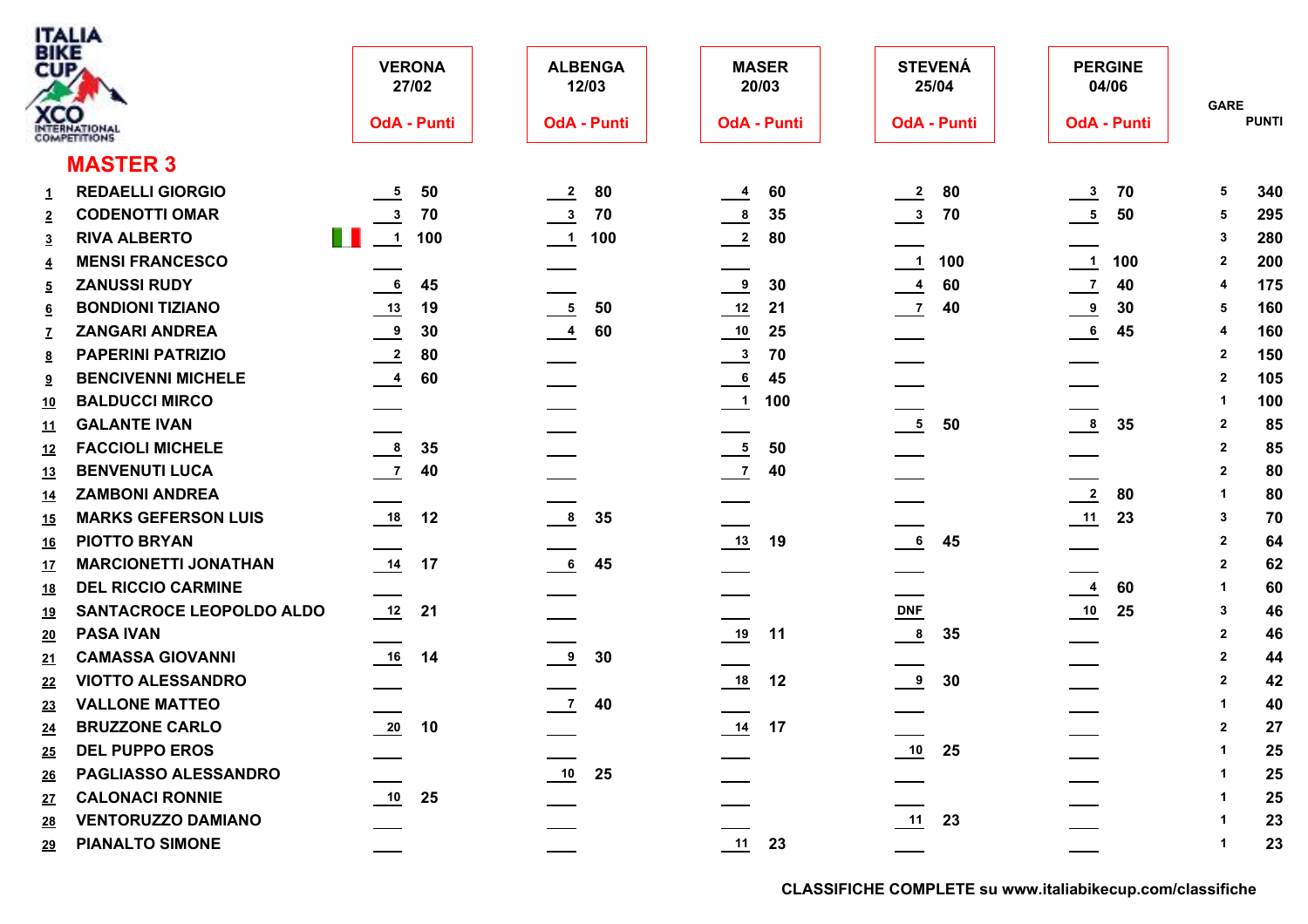|           | <b>ITALIA</b><br>BIKE           |                        |                         |                       |                         |                         |                             |
|-----------|---------------------------------|------------------------|-------------------------|-----------------------|-------------------------|-------------------------|-----------------------------|
|           | CUP                             | <b>VERONA</b><br>27/02 | <b>ALBENGA</b><br>12/03 | <b>MASER</b><br>20/03 | <b>STEVENÁ</b><br>25/04 | <b>PERGINE</b><br>04/06 |                             |
|           | <b>XCO</b>                      | <b>OdA - Punti</b>     | <b>OdA - Punti</b>      | <b>OdA - Punti</b>    | <b>OdA - Punti</b>      | <b>OdA - Punti</b>      | <b>GARE</b><br><b>PUNTI</b> |
| 30        | <b>BOLIS MATTEO</b>             |                        | 11<br>23                |                       |                         |                         | 23                          |
| 31        | <b>DE STASIO MARCO</b>          | 11<br>23               |                         |                       |                         |                         | 23                          |
| 32        | <b>ARMELLIN STEFANO</b>         | $\frac{23}{2}$<br>-7   |                         | $15$ 15               |                         |                         | 22                          |
| 33        | PEDERZOLLI ROBERTO              |                        |                         |                       |                         | $\frac{12}{2}$<br>21    | 21                          |
| 34        | <b>MANIERO ANDREA</b>           |                        |                         |                       | $\frac{12}{2}$<br>21    |                         | 21                          |
| 35        | <b>GAGINO MATTEO SERGIO</b>     |                        | 12<br>21                |                       |                         |                         | 21                          |
| <u>36</u> | <b>GAMBINO TOMMASO</b>          |                        |                         |                       | 13<br>19                |                         | 19                          |
| 37        | <b>CORBELLINI VALERIO CARLO</b> |                        | 13<br>19                |                       |                         |                         | 19                          |
| 38        | <b>LEO ALESSIO</b>              | $\frac{25}{2}$<br>5    |                         | $17$ 13               |                         |                         | 18<br>$\overline{2}$        |
| 39        | <b>IMPIERI MAURIZIO</b>         |                        | 14<br>17                |                       |                         |                         | 17                          |
| <u>40</u> | <b>PERLO DANIELE</b>            |                        | 15<br>15                |                       |                         |                         | 15                          |
| <u>41</u> | <b>ZANTEDESCHI MARCO</b>        | 15<br>15               |                         |                       |                         |                         | 15                          |
| 42        | <b>CAMPACI ANTONY</b>           | $\frac{26}{1}$<br>5    |                         | $\frac{21}{2}$<br>9   |                         |                         | 14<br>$\mathbf{2}$          |
| 43        | <b>CAMERIN ANDREA</b>           |                        |                         | 16<br>14              |                         |                         | 14                          |
| <u>44</u> | <b>PEDRETTI MANUEL</b>          | $\frac{17}{2}$<br>13   |                         |                       |                         |                         | 13                          |
| <u>45</u> | <b>CROCI SIMONE</b>             | $\frac{19}{1}$<br>11   |                         |                       |                         |                         | 11                          |
| 46        | <b>IZZO ANTONIO</b>             |                        |                         | $\frac{20}{1}$<br>10  |                         |                         | 10                          |
| <u>47</u> | <b>FONTANA LORIS</b>            | $\frac{21}{2}$<br>9    |                         |                       |                         |                         | 9                           |
| <u>48</u> | <b>ZANOVELLO LUCIANO</b>        | $DNF$                  |                         | $\frac{22}{2}$<br>- 8 |                         |                         | 2<br>8                      |
| <u>49</u> | <b>VANZULLI MASSIMILIANO</b>    | $\frac{22}{2}$<br>-8   | <b>DNF</b>              |                       |                         |                         | 8                           |
| 50        | <b>ZANOTTO RICCARDO</b>         | $\frac{24}{1}$<br>6    |                         |                       |                         |                         |                             |
| 51        | PEDERZOLI FEDERICO              | 27<br>5                |                         |                       |                         |                         | 5                           |
|           |                                 |                        |                         |                       |                         |                         |                             |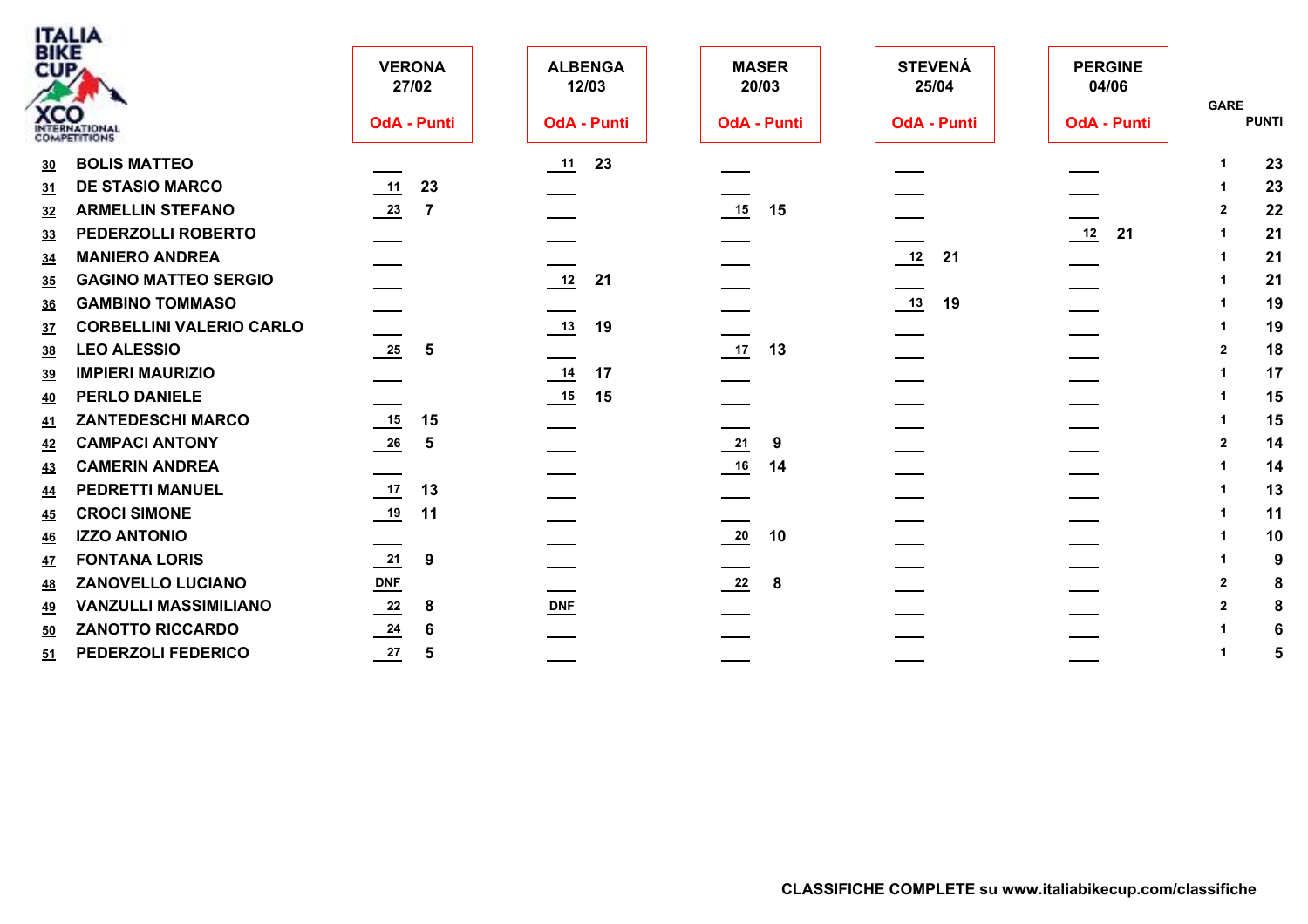|                           | <b>ITALIA</b>               |                            |                |                         |                           |                       |                          |                         |                               |                         |              |
|---------------------------|-----------------------------|----------------------------|----------------|-------------------------|---------------------------|-----------------------|--------------------------|-------------------------|-------------------------------|-------------------------|--------------|
| <b>BIKE</b><br><b>CUP</b> |                             | <b>VERONA</b><br>27/02     |                | <b>ALBENGA</b><br>12/03 |                           | <b>MASER</b><br>20/03 |                          | <b>STEVENÁ</b><br>25/04 | <b>PERGINE</b><br>04/06       |                         |              |
|                           | <b>XCO</b><br>INTERNATIONAL | <b>OdA - Punti</b>         |                | <b>OdA - Punti</b>      |                           | <b>OdA - Punti</b>    |                          | <b>OdA - Punti</b>      | <b>OdA - Punti</b>            | <b>GARE</b>             | <b>PUNTI</b> |
|                           | <b>MASTER 4</b>             |                            |                |                         |                           |                       |                          |                         |                               |                         |              |
| 1                         | <b>ZANIER MAURO</b>         | $-1$                       | 100            |                         | $\underline{\text{DNF}}$  |                       | $\overline{\phantom{0}}$ | 100                     |                               | 3                       | 200          |
| $\overline{2}$            | <b>POGGIALI RICCARDO</b>    | 6                          | 45             | 80<br>$\mathbf{2}$      | $\overline{4}$            | 60                    |                          |                         |                               | 3                       | 185          |
| 3                         | <b>TESTA IVAN</b>           |                            |                | 100<br>$\blacksquare$   | $\overline{\phantom{0}2}$ | 80                    |                          |                         |                               | $\mathbf{2}$            | 180          |
| 4                         | <b>COLOMBO SIMONE</b>       | $\frac{2}{2}$              | 80             |                         | $\frac{3}{2}$             | 70                    |                          |                         |                               | $\mathbf{2}$            | 150          |
| 5                         | <b>ZAMPEDRI LUCA</b>        | $\frac{4}{1}$              | 60             |                         |                           |                       | $DNF$                    |                         | $\frac{2}{2}$<br>80           | 3                       | 140          |
| <u>6</u>                  | <b>TONEZZER LUCA</b>        | $\frac{19}{1}$             | 11             | 8<br>35                 | $\frac{12}{1}$            | 21                    |                          |                         | $\frac{5}{2}$<br>50           | 4                       | 117          |
|                           | <b>AGRICOLA MARCO</b>       |                            |                |                         | $\frac{6}{1}$             | 45                    |                          |                         | $\frac{3}{2}$<br>70           | $\overline{2}$          | 115          |
| <u>8</u>                  | <b>GRIGIS MARCO</b>         | $\frac{29}{2}$             | $\sqrt{5}$     | 10<br>25                | $\frac{17}{1}$            | 13                    | $\overline{\mathbf{5}}$  | 50                      | $\frac{13}{2}$<br>19          | 5                       | 112          |
| $9^{\circ}$               | <b>ZANUTTIGH STEFANO</b>    |                            |                |                         | $\frac{9}{2}$             | 30                    | $\frac{2}{2}$            | 80                      |                               | $\mathbf{2}$            | 110          |
| <u>10</u>                 | <b>DAPRETTO GIANPIERO</b>   |                            |                |                         | $\frac{7}{2}$             | 40                    | $\frac{3}{2}$            | 70                      |                               | $\overline{2}$          | 110          |
| <u>11</u>                 | <b>CUCCO LUIGI</b>          | 10                         | 25             | $\frac{4}{1}$<br>60     |                           | 23                    |                          |                         |                               | 3                       | 108          |
| 12                        | <b>RUBIN MAURO</b>          |                            |                |                         |                           |                       | $\frac{4}{1}$            | 60                      | $6\phantom{.}6$<br>45         | $\overline{2}$          | 105          |
| <u>13</u>                 | <b>PIAZZA THOMAS</b>        | $\blacksquare$             |                |                         |                           |                       |                          |                         | 100<br>$\frac{1}{2}$          | -1                      | 100          |
| <u>14</u>                 | <b>FOLCARELLI MASSIMO</b>   |                            |                |                         | $\overline{\phantom{0}1}$ | 100                   |                          |                         |                               |                         | 100          |
| <u>15</u>                 | <b>VARESCO ADRIANO</b>      | DNF                        |                |                         | $\frac{13}{2}$            | 19                    |                          |                         | $\frac{4}{1}$<br>60           | -3                      | 79           |
| <u>16</u>                 | <b>GASPARETTO GIOVANNI</b>  | $\frac{13}{1}$             | 19             |                         | $\frac{14}{1}$            | 17                    |                          |                         | $\frac{8}{1}$<br>35           | -3                      | 71           |
| <u>17</u>                 | <b>MARAN ALESSANDRO</b>     |                            |                | $\frac{3}{2}$<br>70     |                           |                       |                          |                         |                               | -1                      | 70           |
| <u>18</u>                 | <b>FABBRI CHRISTIAN</b>     | $\frac{3}{2}$              | 70             |                         |                           |                       |                          |                         |                               | -1                      | 70           |
| <u> 19</u>                | <b>SITTONI DIEGO</b>        | 11                         | 23             |                         |                           |                       |                          |                         | $\frac{7}{2}$<br>40           | $\overline{2}$          | 63           |
| <u>20</u>                 | <b>PAGLIANO DAVIDE</b>      | 12                         | 21             | $\overline{7}$<br>40    |                           |                       |                          |                         |                               | $\overline{2}$          | 61           |
| <u>21</u>                 | <b>TRAVAGIN LEONARDO</b>    | $\frac{30}{2}$             | $5\phantom{1}$ |                         | 20                        | 10                    | $\frac{8}{1}$            | 35                      |                               | -3                      | 50           |
| 22                        | PIERMARTERI ALESSANDRO      | $\overline{\phantom{0}}^5$ | 50             | <b>DNF</b>              |                           |                       |                          |                         |                               | $\overline{2}$          | 50           |
| 23                        | <b>BARTOLINI SAURO</b>      |                            |                |                         | $\frac{5}{2}$             | 50                    |                          |                         |                               | $\mathbf 1$             | 50           |
| 24                        | <b>MUSANTE GIORGIO</b>      |                            |                | $5\overline{)}$<br>50   |                           |                       |                          |                         |                               | $\overline{\mathbf{1}}$ | 50           |
| 25                        | ANDREATTA ALESSANDRO        | $\frac{21}{2}$             | 9              |                         | 16                        | 14                    |                          |                         | 11<br>23                      |                         | 46           |
| 26                        | <b>FORGIARINI MARIO</b>     |                            |                |                         |                           |                       | $6\overline{6}$          | 45                      |                               |                         | 45           |
| <u>27</u>                 | <b>AMADIO SILVIO</b>        |                            |                | 45<br>$6\overline{6}$   |                           |                       |                          |                         |                               |                         | 45           |
| 28                        | <b>BROGNARA MATTEO</b>      | $16$ 14                    |                |                         |                           |                       |                          |                         | $\overline{\mathbf{9}}$<br>30 | $\overline{2}$          | 44           |
| <u>29</u>                 | <b>DE LUCA OMAR</b>         |                            |                |                         |                           |                       |                          | $\frac{1}{\sqrt{7}}$ 40 |                               |                         | 40           |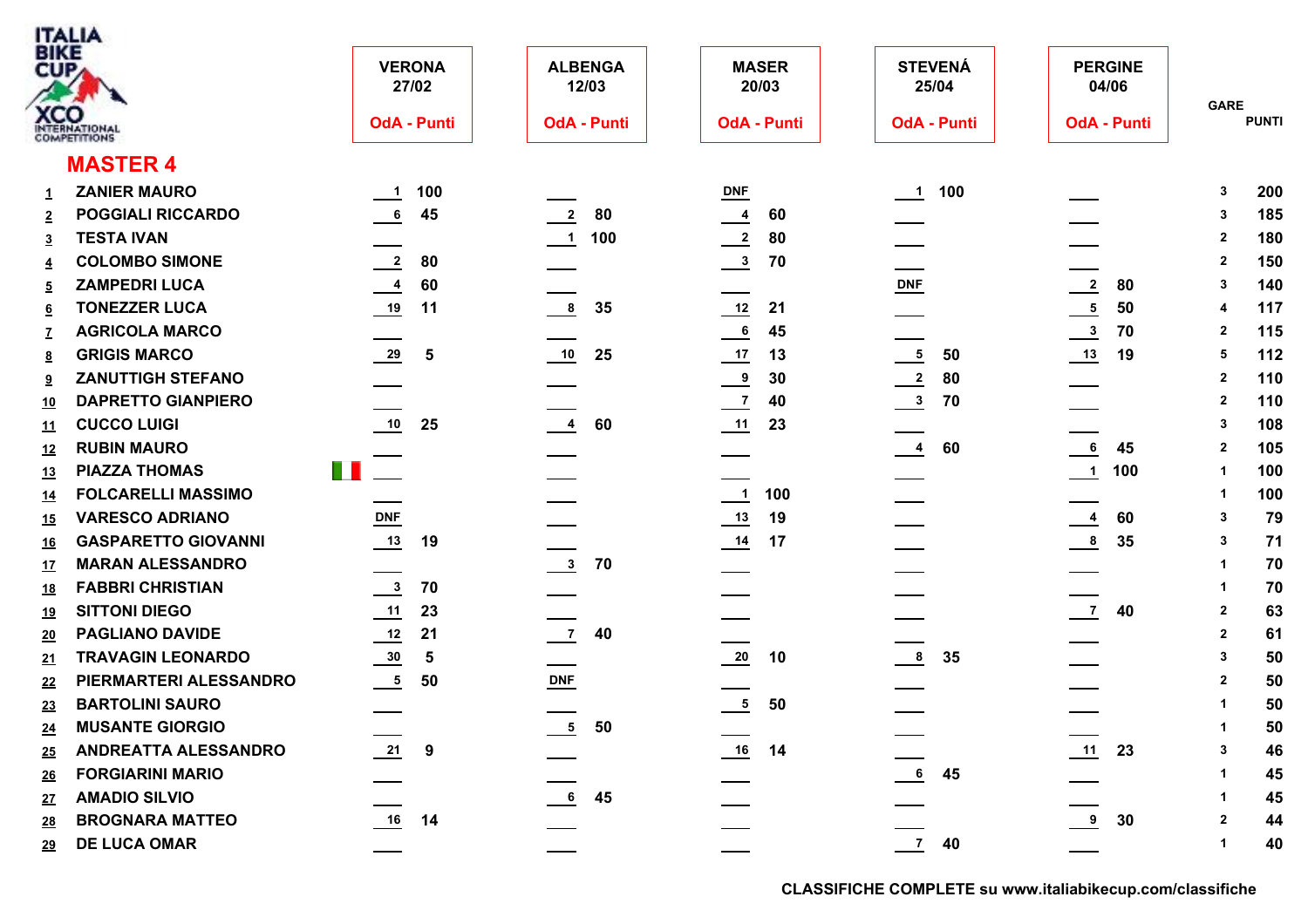| <b>BIKE</b> | <b>ITALIA</b>                  |                                  |                         |                                  |                         |                         |                               |
|-------------|--------------------------------|----------------------------------|-------------------------|----------------------------------|-------------------------|-------------------------|-------------------------------|
| CUP         |                                | <b>VERONA</b><br>27/02           | <b>ALBENGA</b><br>12/03 | <b>MASER</b><br>20/03            | <b>STEVENÁ</b><br>25/04 | <b>PERGINE</b><br>04/06 | <b>GARE</b>                   |
|             | <b>XCO</b><br>INTERNATIONAL    | <b>OdA - Punti</b>               | <b>OdA - Punti</b>      | <b>OdA - Punti</b>               | <b>OdA - Punti</b>      | <b>OdA - Punti</b>      | <b>PUNTI</b>                  |
| 30          | <b>MINIERI DIEGO</b>           | 40<br>$\frac{7}{2}$              |                         |                                  |                         |                         | 40<br>$\mathbf 1$             |
| <u>31</u>   | <b>FRANZI MICHELE</b>          | 18<br>12                         |                         | 10<br>25                         |                         |                         | 37<br>2                       |
| 32          | <b>DALTO NICOLA</b>            |                                  |                         | $\frac{8}{1}$<br>35              |                         |                         | 35<br>-1                      |
| 33          | <b>ARTUSI ANDREA</b>           | $\frac{8}{2}$<br>35              |                         |                                  |                         |                         | 35<br>-1                      |
| 34          | <b>ARTUSO LUCA</b>             | $\frac{31}{2}$                   |                         | 21<br>9                          | 10<br>25                |                         | 34<br>-3                      |
| 35          | <b>ZAIA IGOR</b>               |                                  |                         | $\frac{19}{1}$<br>11             | 23                      |                         | 34<br>$\overline{2}$          |
| <u>36</u>   | <b>IANNAMORELLI CLAUDIO</b>    | $\frac{22}{2}$<br>- 8            |                         |                                  |                         | 10<br>25                | 33<br>$\overline{2}$          |
| <u>37</u>   | <b>VIDALI FEDERICO</b>         |                                  |                         | 18<br>12                         | 21                      |                         | 33<br>$\overline{2}$          |
| 38          | <b>MORO IURI</b>               |                                  |                         |                                  | $^{9}$<br>30            |                         | 30<br>-1                      |
| <u>39</u>   | <b>FABIANI GABRIELE</b>        |                                  | 30<br>9                 |                                  |                         |                         | 30<br>-1                      |
| <u>40</u>   | <b>SERCECCHI ANDREA</b>        | $\frac{9}{2}$<br>30              |                         |                                  |                         |                         | 30<br>$\mathbf 1$             |
| 41          | <b>NONIS FEDERICO</b>          | 26<br>5                          | 11<br>23                |                                  |                         |                         | $\overline{2}$<br>28          |
| 42          | <b>POLETTO THOMAS</b>          |                                  |                         | $\frac{22}{2}$<br>8              | 13<br>19                |                         | 27<br>$\overline{2}$          |
| 43          | <b>FABBRI ALESSIO</b>          |                                  |                         |                                  |                         | 12<br>21                | 21<br>-1                      |
| <u>44</u>   | PEIRANO MASSIMILIANO           |                                  | $\frac{12}{1}$<br>21    |                                  |                         |                         | 21<br>$\mathbf 1$             |
| <u>45</u>   | <b>PIFFER MAURO</b>            |                                  |                         |                                  |                         | 14<br>17                | 17<br>$\overline{\mathbf{1}}$ |
| <u>46</u>   | <b>ROCCHI RICCARDO</b>         | 14<br>17                         |                         |                                  |                         |                         | 17<br>-1                      |
| <u>47</u>   | <b>BAMPI MARCO</b>             |                                  |                         |                                  |                         | 15<br>15                | 15                            |
| <u>48</u>   | <b>ZANOTTO STEFANO</b>         |                                  |                         | $\frac{15}{15}$ 15               |                         |                         | 15                            |
| <u>49</u>   | <b>TOGNONI DENIS</b>           | 15                               |                         |                                  |                         |                         | 15                            |
| 50          | <b>TIMITILLI ALESSANDRO</b>    | $\frac{17}{1}$<br>13             |                         |                                  |                         |                         | 13                            |
| 51          | <b>BECCALLI MARCO</b>          | $\frac{20}{1}$<br>10             |                         |                                  |                         |                         | 10                            |
| 52          | <b>FARAON CHIARI</b>           |                                  |                         | $\frac{23}{2}$<br>$\overline{7}$ |                         |                         | $\overline{7}$                |
| <u>53</u>   | <b>PIAI DENIS</b>              | $\frac{23}{2}$<br>$\overline{7}$ |                         |                                  |                         |                         | $\overline{7}$                |
| 54          | <b>DENTI ANDREA PABLO</b>      | $\frac{24}{1}$<br>6              |                         |                                  |                         |                         | 6                             |
| 55          | <b>COPPIARDI GIORGIO</b>       | $\frac{25}{2}$<br>$\sqrt{5}$     |                         |                                  |                         |                         | 5                             |
| 56          | <b>FAVALORO MICHELE</b>        | 27<br>$5\phantom{1}$             |                         |                                  |                         |                         | 5                             |
| 57          | <b>TOMASELLI IVAN GRAZIANO</b> | $\frac{28}{1}$<br>$\sqrt{5}$     |                         |                                  |                         |                         | 5<br>-1                       |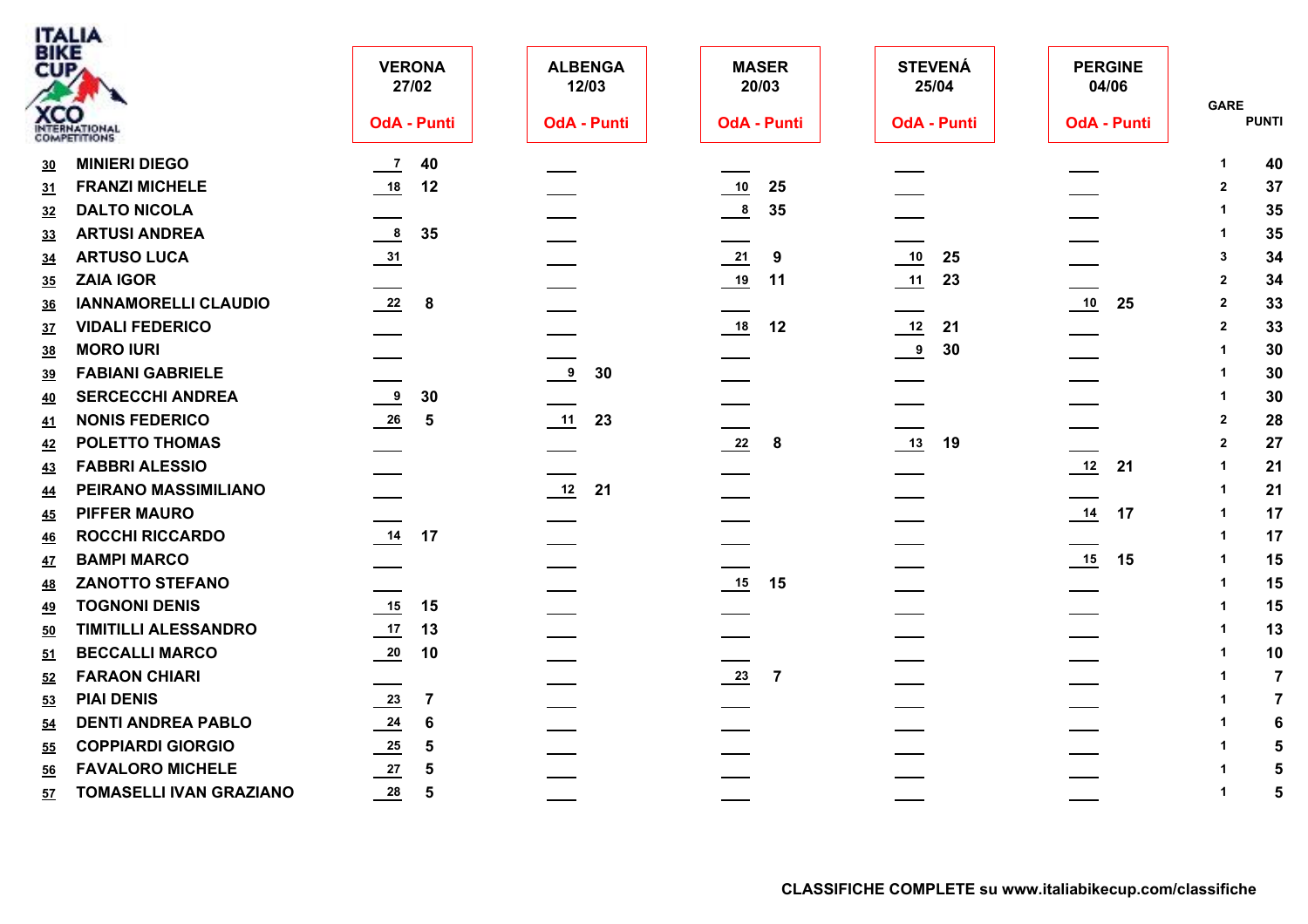|                    | <b>ITALIA</b>                        |                                  |                               |                                   |                                 |                                  |                               |
|--------------------|--------------------------------------|----------------------------------|-------------------------------|-----------------------------------|---------------------------------|----------------------------------|-------------------------------|
| <b>BIKE</b><br>CUP |                                      | <b>VERONA</b><br>27/02           | <b>ALBENGA</b><br>12/03       | <b>MASER</b><br>20/03             | <b>STEVENÁ</b><br>25/04         | <b>PERGINE</b><br>04/06          |                               |
|                    | <b>XCO</b><br>INTERNATIONAL          | <b>OdA - Punti</b>               | <b>OdA - Punti</b>            | <b>OdA - Punti</b>                | <b>OdA - Punti</b>              | <b>OdA - Punti</b>               | <b>GARE</b><br><b>PUNTI</b>   |
|                    | <b>MASTER 5</b>                      |                                  |                               |                                   |                                 |                                  |                               |
| 1                  | <b>BALLARDINI EMILIANO</b>           | $\overline{\phantom{0}3}$<br>70  | 70<br>$\mathbf{3}$            | 60<br>$\frac{4}{}$                | 60<br>$\overline{4}$            | $\overline{\phantom{0}}^2$<br>80 | 340<br>5                      |
| $\overline{2}$     | <b>OLOVRAP AMEDEO SILVIO</b>         | $\overline{7}$<br>40             | 60<br>$\overline{\mathbf{4}}$ | 70<br>$\frac{3}{2}$               | 100<br>$\overline{\mathbf{1}}$  | $\frac{3}{2}$<br>70              | 340<br>5                      |
| $\overline{3}$     | <b>PAVAN DINO</b>                    |                                  | 80<br>$\overline{2}$          | 50<br>$\frac{5}{2}$               | 50<br>$\frac{5}{5}$             | $\overline{z}$<br>40             | 220<br>4                      |
| 4                  | <b>PASINELLI GIAN MICHELE</b>        | 8<br>35                          | 6<br>45                       | $\frac{8}{1}$<br>35               | 45<br>6                         | $\frac{6}{1}$<br>45              | 205<br>5                      |
| $\overline{5}$     | <b>Tara</b><br><b>PEZZI FABRIZIO</b> |                                  | 100<br>$\blacksquare$         | 100<br>$\overline{\phantom{0}}$ 1 |                                 |                                  | 200<br>$\overline{2}$         |
| <u>6</u>           | <b>ZUCCOLINI CARLO</b>               | $\frac{9}{2}$<br>30              | 30<br>$\overline{\mathbf{e}}$ | 30<br>$\frac{9}{2}$               | $\overline{7}$<br>40            | 30<br>9                          | 160<br>5                      |
|                    | <b>SCAGLIARINI MAURO</b>             |                                  |                               | 25                                | $\frac{2}{2}$<br>80             | $\frac{5}{2}$<br>50              | 155<br>3                      |
| <u>8</u>           | <b>GOTTA DOMENICO</b>                | $\overline{\phantom{0}1}$<br>100 | 50<br>5                       | ____                              |                                 |                                  | 150<br>$\overline{2}$         |
| $9^{\circ}$        | <b>LANER ANDREAS</b>                 | $\frac{2}{2}$<br>80              |                               |                                   |                                 | $\frac{4}{1}$<br>60              | 140<br>$\mathbf{2}$           |
| <u>10</u>          | <b>RICCARDI ANGELO</b>               | $\frac{12}{1}$<br>21             | 10<br>25                      |                                   | $\overline{\mathbf{8}}$<br>35   | $\frac{12}{1}$<br>21             | 102<br>4                      |
| <u>11</u>          | <b>BELLATO FRANCESCO</b>             | 25                               |                               | $\frac{7}{2}$<br>40               |                                 | $\frac{8}{2}$<br>35              | 100<br>3                      |
| <u>12</u>          | <b>PARIS VIKTOR</b>                  |                                  |                               |                                   |                                 | 100<br>$\frac{1}{2}$             | 100<br>-1                     |
| <u>13</u>          | <b>GHETTI WILMER</b>                 | $\frac{4}{1}$<br>60              |                               |                                   | $\frac{9}{2}$<br>30             |                                  | 90<br>$\overline{\mathbf{2}}$ |
| <u>14</u>          | <b>BOVINO MARIO</b>                  | $\underline{6}$<br>45            |                               | 6<br>45                           |                                 |                                  | 90<br>$\overline{2}$          |
| <u>15</u>          | <b>ZAGLIO MANFREDI</b>               |                                  |                               | $\frac{2}{2}$<br>80               |                                 |                                  | 80<br>$\overline{\mathbf{1}}$ |
| <u>16</u>          | <b>FONTANA ALESSANDRO</b>            |                                  |                               |                                   | $\overline{\phantom{a}3}$<br>70 |                                  | 70<br>-1                      |
| <u>17</u>          | <b>PELIZZER SERGIO</b>               |                                  |                               | $\frac{14}{1}$<br>17              | 21                              | 23                               | 61<br>-3                      |
| <u>18</u>          | <b>GANASSI ANDREA</b>                | 13<br>19                         | 40<br>$\overline{7}$          |                                   |                                 |                                  | 59<br>$\overline{\mathbf{2}}$ |
| <u> 19</u>         | <b>LEONCINI LUCA</b>                 |                                  | $\overline{\mathbf{8}}$<br>35 |                                   | 11<br>23                        |                                  | 58<br>$\overline{2}$          |
| <u>20</u>          | <b>GUGLIELMI MATTEO</b>              | $\overline{\phantom{0}}$<br>50   |                               |                                   |                                 |                                  | 50<br>$\mathbf 1$             |
| 21                 | <b>ERCULIANI NICOLA</b>              | 11<br>23                         | $\frac{12}{1}$<br>21          |                                   |                                 |                                  | $\overline{2}$<br>44          |
| 22                 | <b>ULLIANA ISIDORO</b>               |                                  |                               | 15                                | 10<br>25                        |                                  | $\overline{2}$<br>40          |
| 23                 | <b>SANA ROBERTO</b>                  | $\frac{17}{2}$<br>13             |                               |                                   |                                 | $\frac{15}{2}$<br>15             | 28<br>$\overline{2}$          |
| 24                 | PONTARA MAURO ALESSANDRO             |                                  | 14<br>$\underline{16}$        | 19<br>11                          |                                 |                                  | 25<br>$\overline{2}$          |
| 25                 | <b>FELICETTI ANDREA</b>              |                                  |                               |                                   |                                 | 25                               | 25                            |
| 26                 | <b>MARZIALI STEFANO</b>              |                                  |                               | $11$ 23                           |                                 |                                  | 23                            |
| <u>27</u>          | <b>SCIARRA MARCO</b>                 |                                  | 11<br>23                      |                                   |                                 |                                  | 23                            |
| <u>28</u>          | <b>LONGONI GIANLUCA</b>              |                                  |                               | $\frac{12}{1}$<br>21              |                                 |                                  | 21                            |
| <u>29</u>          | <b>TACCONI GILBERTO</b>              | $\frac{18}{12}$ 12               |                               | $22$ 8                            |                                 |                                  | 20<br>$\overline{2}$          |
|                    |                                      |                                  |                               |                                   |                                 |                                  |                               |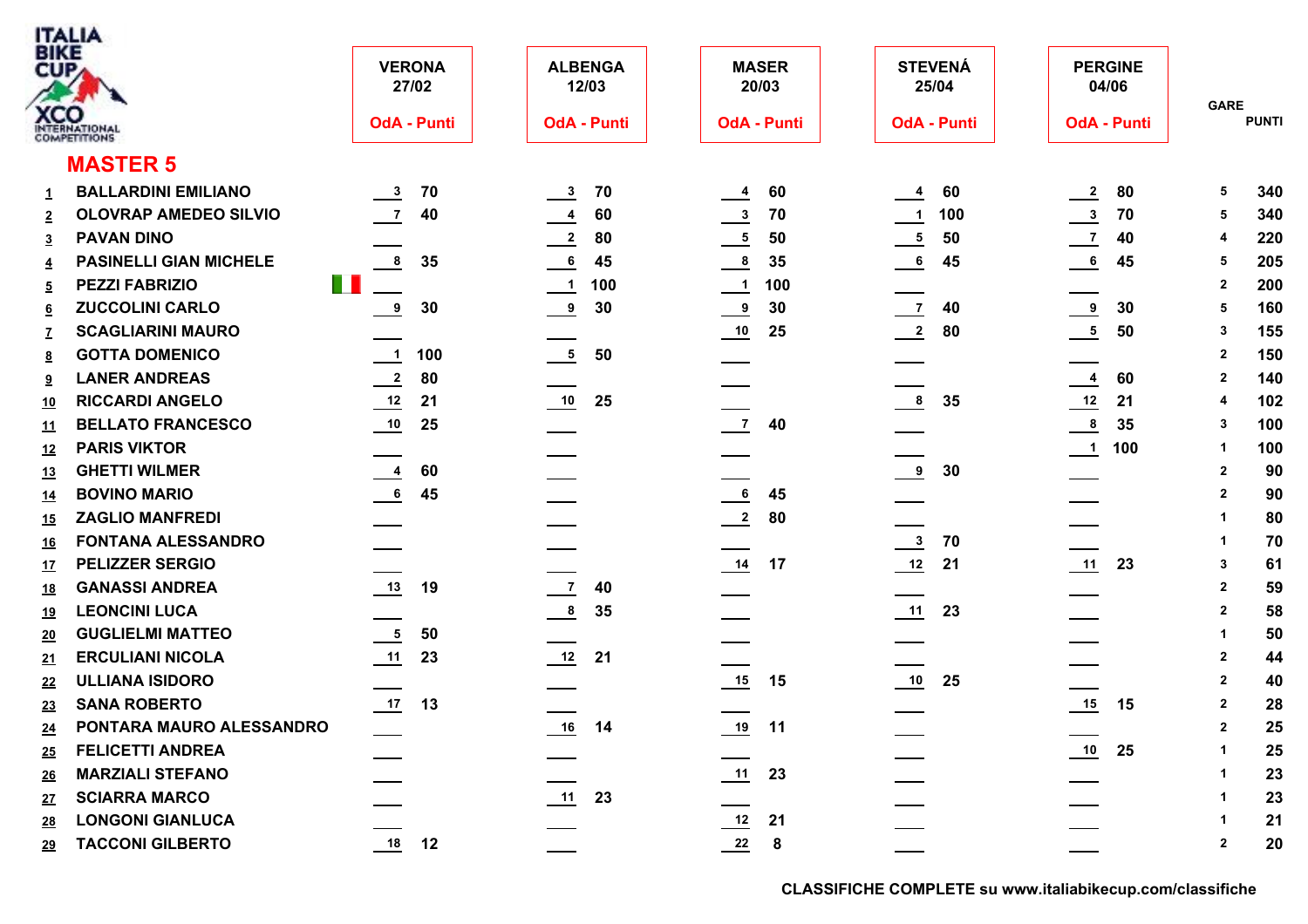|           | ITALIA<br>BIKE                |                        |                         |                                                                                  |                         |                         |                               |
|-----------|-------------------------------|------------------------|-------------------------|----------------------------------------------------------------------------------|-------------------------|-------------------------|-------------------------------|
|           | CUP                           | <b>VERONA</b><br>27/02 | <b>ALBENGA</b><br>12/03 | <b>MASER</b><br>20/03                                                            | <b>STEVENÁ</b><br>25/04 | <b>PERGINE</b><br>04/06 | <b>GARE</b>                   |
|           | <b>XCO</b><br>INTERNATIONAL   | <b>OdA - Punti</b>     | <b>OdA - Punti</b>      | <b>OdA - Punti</b>                                                               | <b>OdA - Punti</b>      | <b>OdA - Punti</b>      | <b>PUNTI</b>                  |
| 30        | <b>RUBIN MARCO</b>            |                        |                         |                                                                                  |                         | 19                      | 19<br>-1                      |
| <u>31</u> | <b>ZANANDREA MAURIZIO</b>     |                        |                         |                                                                                  | $13$ 19                 |                         | 19                            |
| 32        | <b>BELLATO MICHELE</b>        |                        |                         | $13$ 19                                                                          |                         |                         | 19                            |
| <u>33</u> | <b>SABBIA CARLO</b>           |                        | $\frac{13}{2}$<br>19    |                                                                                  |                         |                         | 19                            |
| <u>34</u> | <b>BRUZZONE MASSIMO</b>       | $\frac{21}{ }$ 9       | $\frac{21}{2}$<br>9     |                                                                                  |                         |                         | 18<br>$\overline{\mathbf{2}}$ |
| <u>35</u> | <b>BONAFINI STEFANO</b>       |                        | 18<br>12                | $\frac{27}{2}$<br>$\overline{\phantom{a}}$                                       |                         |                         | 17<br>$\overline{2}$          |
| <u>36</u> | <b>OBWEXER MANFRED</b>        |                        |                         |                                                                                  |                         | 14<br>17                | 17                            |
| <u>37</u> | <b>MIORIN RENATO</b>          |                        |                         |                                                                                  | 14<br>17                |                         | 17                            |
| <u>38</u> | <b>CANEPA GABRIELE</b>        |                        | 14<br>17                |                                                                                  |                         |                         | 17                            |
| <u>39</u> | <b>BRAMBILLA MAURIZIO</b>     | 14<br>17               |                         |                                                                                  |                         |                         | 17                            |
| <u>40</u> | <b>CECCONATO ANDREA</b>       |                        |                         |                                                                                  | $15$ 15                 |                         | 15                            |
| 41        | <b>BALLINI GIUSEPPE</b>       |                        | $\frac{15}{15}$<br>15   |                                                                                  |                         |                         | 15                            |
| <u>42</u> | <b>PASCAL HINDER</b>          | 15<br>15               |                         |                                                                                  |                         |                         | 15                            |
| <u>43</u> | <b>BASSOLI MANUEL</b>         |                        |                         |                                                                                  |                         | 16<br>14                | 14                            |
| <u>44</u> | <b>CATTARUZZI PAOLO</b>       |                        |                         | $16$ 14                                                                          |                         |                         | 14                            |
| <u>45</u> | <b>TORTOLANI UGO</b>          | $16$ 14                |                         |                                                                                  |                         |                         | 14                            |
| <u>46</u> | <b>CAPOIA GIANLUCA</b>        |                        |                         | $17$ 13                                                                          |                         |                         | 13<br>-1                      |
| <u>47</u> | <b>ZUPO GIUSEPPE</b>          |                        | 17<br>13                |                                                                                  |                         |                         | 13                            |
| <u>48</u> | <b>MARANI EZIO</b>            |                        |                         | $18$ 12                                                                          |                         |                         | 12                            |
| 49        | <b>COLETTA ANTONIO</b>        |                        | $19$ 11                 |                                                                                  |                         |                         | 11                            |
| <u>50</u> | <b>DON MASSIMO</b>            | $\frac{19}{11}$ 11     |                         |                                                                                  |                         |                         | 11                            |
| <u>51</u> | <b>GENTILINI MASSIMILIANO</b> |                        |                         | $\frac{20}{10}$ 10                                                               |                         |                         | 10                            |
| 52        | <b>SALVETTI ATISC</b>         |                        | $20$ 10                 |                                                                                  |                         |                         | 10                            |
| 53        | <b>COBELLI MARCO</b>          | $\frac{20}{2}$<br>10   |                         |                                                                                  |                         |                         | 10                            |
| 54        | <b>LEGNARO MARCO</b>          |                        |                         | 21<br>9                                                                          |                         |                         | 9                             |
| 55        | <b>BERTONI MIRCO</b>          |                        |                         |                                                                                  |                         |                         |                               |
| <u>56</u> | <b>ZANON IGOR</b>             |                        |                         | 6                                                                                |                         |                         |                               |
| <u>57</u> | <b>FRIZZERA MASSIMO</b>       |                        |                         | $\overline{\mathbf{5}}$                                                          |                         |                         |                               |
| 58        | <b>CASTELLAN MARCO</b>        |                        |                         | $\frac{23}{24}$<br>$\frac{24}{25}$<br>$\frac{25}{26}$<br>$\overline{\mathbf{5}}$ |                         |                         |                               |
| 59        | <b>GOBBO FLAVIO</b>           |                        |                         | $\frac{28}{1}$ 5                                                                 |                         |                         |                               |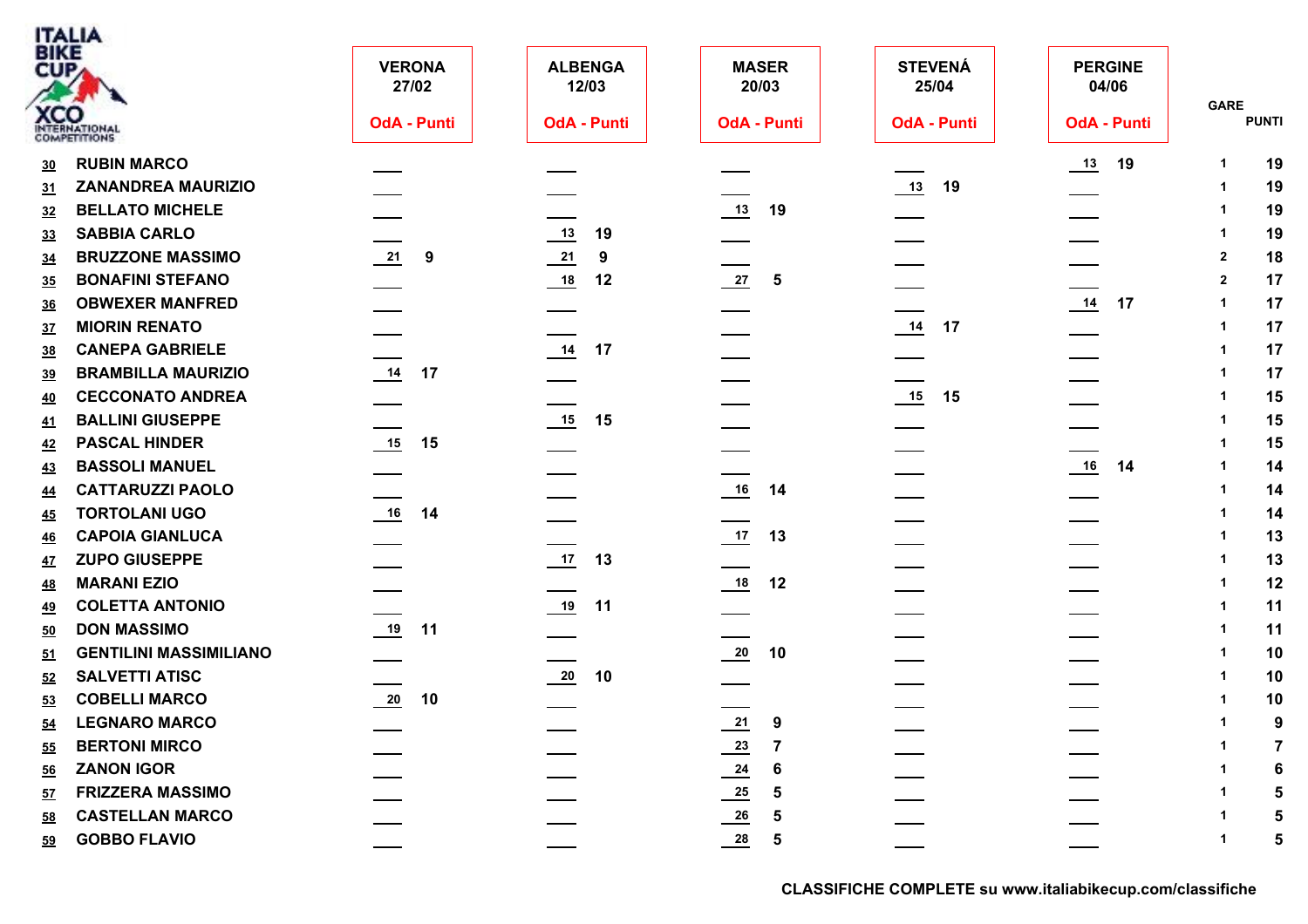| <b>TALIA</b><br>BIKE<br>CUPA | <b>VERONA</b><br>27/02 | <b>ALBENGA</b><br>12/03 | <b>MASER</b><br>20/03 | <b>STEVENÁ</b><br>25/04 | <b>PERGINE</b><br>04/06 |                             |  |
|------------------------------|------------------------|-------------------------|-----------------------|-------------------------|-------------------------|-----------------------------|--|
| <b>XCO</b><br>INTERNATIONAL  | <b>OdA - Punti</b>     | <b>OdA - Punti</b>      | <b>OdA - Punti</b>    | <b>OdA - Punti</b>      | <b>OdA - Punti</b>      | <b>GARE</b><br><b>PUNTI</b> |  |
| <b>TINAZZI ETTORE</b><br>60  |                        |                         | 29                    |                         |                         |                             |  |
| <b>MINUTI LUCA</b><br>61     |                        |                         | $\frac{30}{2}$<br>ಾ   |                         |                         |                             |  |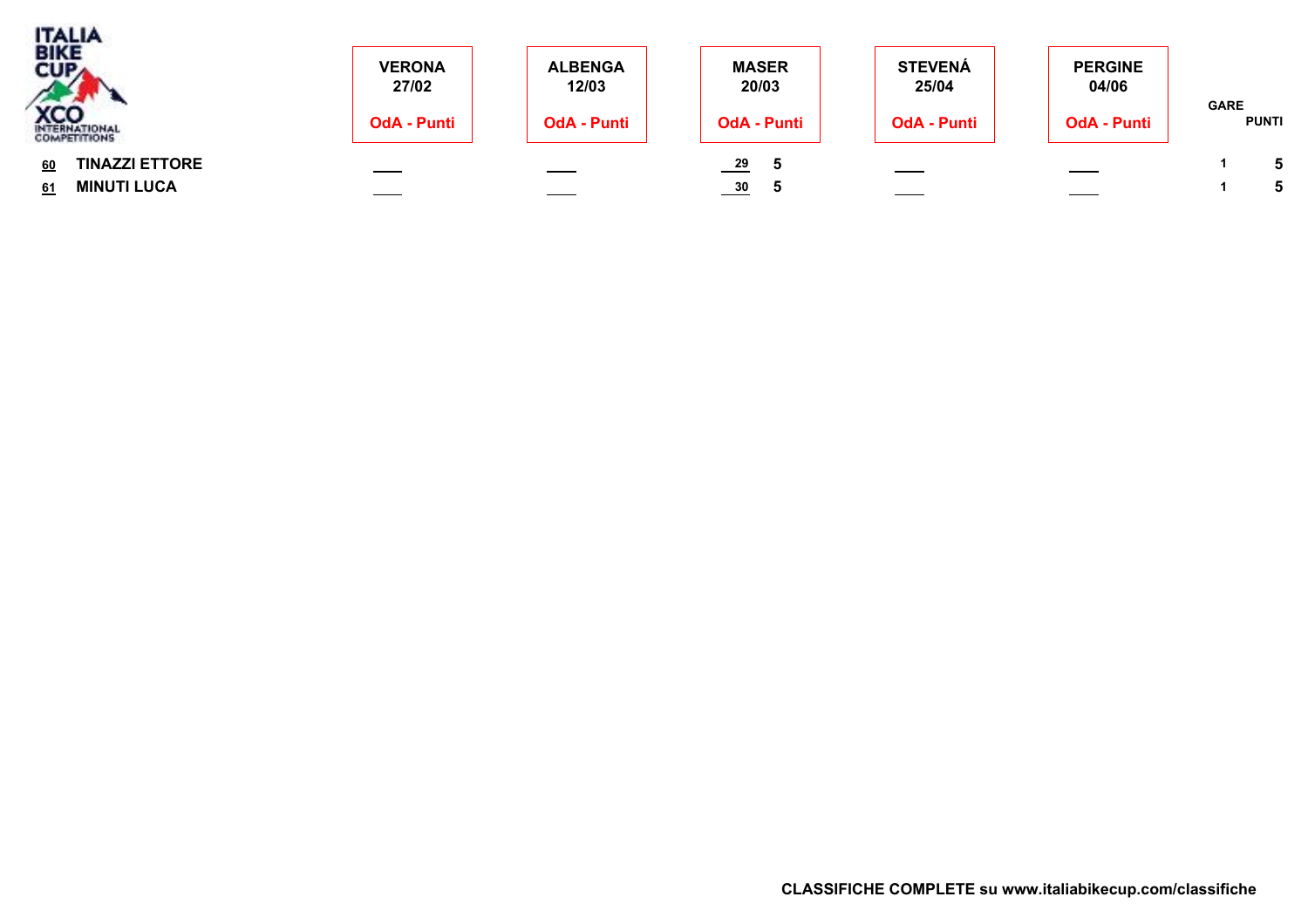|                    | <b>ITALIA</b>                   |                               |                         |                                 |                             |                                   |                               |
|--------------------|---------------------------------|-------------------------------|-------------------------|---------------------------------|-----------------------------|-----------------------------------|-------------------------------|
| <b>BIKE</b><br>CUP |                                 | <b>VERONA</b><br>27/02        | <b>ALBENGA</b><br>12/03 | <b>MASER</b><br>20/03           | <b>STEVENÁ</b><br>25/04     | <b>PERGINE</b><br>04/06           |                               |
|                    | <b>XCO</b><br>INTERNATIONAL     | <b>OdA - Punti</b>            | <b>OdA - Punti</b>      | <b>OdA - Punti</b>              | <b>OdA - Punti</b>          | <b>OdA - Punti</b>                | <b>GARE</b><br><b>PUNTI</b>   |
|                    | <b>MASTER 6</b>                 |                               |                         |                                 |                             |                                   |                               |
| 1                  | <b>MORANDIN ROBERTO</b>         | 100<br>$-1$                   | 80<br>$\frac{2}{2}$     | 100<br>$\overline{\phantom{0}}$ | 60<br>$\overline{4}$        | 80<br>$\frac{2}{2}$               | 420<br>5                      |
| $\overline{2}$     | <b>BARTESAGHI GIOVANNI</b>      | $\frac{3}{2}$<br>70           | 70<br>$\mathbf{3}$      | $\frac{3}{2}$<br>70             | 70<br>$^{\circ}$            | $DNF$                             | 280<br>5                      |
| 3                  | <b>CANNAS IGNAZIO</b>           | $\overline{2}$<br>80          | 100<br>$\blacksquare$ 1 | 80<br>$\frac{2}{2}$             |                             |                                   | 260<br>3                      |
| 4                  | <b>RIZZO MASSIMO</b>            | 11<br>23                      |                         | 60<br>$\frac{4}{1}$             |                             | $\overline{\mathbf{3}}$<br>70     | 153<br>3                      |
| 5                  | H.<br><b>MAGAGNOTTI DANIELE</b> | $-5$<br>50                    |                         |                                 |                             | 100<br>$\overline{\phantom{0}}$ 1 | 150<br>$\mathbf{2}$           |
| <u>6</u>           | <b>COMINI SERGIO</b>            | $\frac{17}{1}$<br>13          | 5<br>50                 | $6\overline{6}$<br>45           | $\overline{7}$<br>40        |                                   | 148                           |
|                    | <b>ZOPPAS FLAVIO</b>            |                               |                         |                                 | 100<br>$\frac{1}{\sqrt{2}}$ | $\overline{\phantom{0}}$ 6<br>45  | 145<br>$\mathbf{2}$           |
| 8                  | <b>TURSI MAURO</b>              | $\frac{12}{1}$<br>21          | 60<br>$\overline{4}$    |                                 | $\frac{5}{1}$<br>50         |                                   | 131<br>-3                     |
| 9                  | <b>RECH LUCIO</b>               |                               |                         | $\frac{8}{2}$<br>35             | 45<br>$\frac{6}{1}$         |                                   | 80<br>$\overline{2}$          |
| <u>10</u>          | <b>MARIUZZO GIANFRANCO</b>      |                               |                         |                                 | $\frac{2}{2}$<br>80         |                                   | 80<br>-1                      |
| <u>11</u>          | <b>VELLO FRANCESCO</b>          |                               |                         | $\frac{14}{1}$<br>17            | 23                          | $\frac{8}{1}$<br>35               | 75<br>$\mathbf{3}$            |
| 12                 | <b>TRICHES FRANCESCO</b>        |                               |                         | $\frac{9}{2}$<br>30             |                             | $\frac{7}{2}$<br>40               | $\overline{2}$<br>70          |
| <u>13</u>          | <b>BIANCO MORENO</b>            | $\overline{\mathbf{4}}$<br>60 |                         | $\underline{\text{DNF}}$        |                             |                                   | $\overline{2}$<br>60          |
| <u>14</u>          | <b>GADOTTI MARCELLO</b>         |                               |                         |                                 |                             | 60<br>$\frac{4}{1}$               | 60<br>-1                      |
| <u>15</u>          | <b>GALLINA FRANCO</b>           |                               |                         | 25                              |                             | 30<br>$\frac{9}{2}$               | 55<br>$\overline{\mathbf{2}}$ |
| <u>16</u>          | <b>BARILANI GIANLUCA</b>        | $\frac{19}{1}$<br>11          | 10<br>25                | 15                              |                             |                                   | 51<br>-3                      |
| <u>17</u>          | <b>TISOT ANDREA</b>             |                               |                         | 21                              | $\frac{9}{2}$<br>30         |                                   | 51<br>$\overline{2}$          |
| <u>18</u>          | <b>BRENO STEFANO</b>            |                               |                         |                                 |                             | $\overline{\phantom{0}}$<br>50    | 50<br>-1                      |
| <u> 19</u>         | <b>BAGGI FABRIZIO</b>           |                               |                         | $\frac{5}{2}$<br>50             |                             |                                   | 50<br>-1                      |
| <u>20</u>          | <b>ZAMBARINO MARCO</b>          |                               | 6 <sup>1</sup><br>45    |                                 |                             |                                   | 45                            |
| 21                 | <b>LEONI GERMANO</b>            | $6\overline{6}$<br>45         |                         |                                 |                             |                                   | 45                            |
| 22                 | <b>FOSCHI MASSIMO</b>           |                               |                         | $\overline{\phantom{0}}$<br>40  |                             |                                   | 40                            |
| 23                 | <b>LUNARDI CLAUDIO</b>          |                               | $\frac{7}{2}$ 40        |                                 |                             |                                   | 40<br>-1                      |
| 24                 | <b>COTTIN CORRADO</b>           | $\frac{7}{ }$ 40              |                         |                                 |                             |                                   | 40<br>$\mathbf 1$             |
| 25                 | <b>BASTIANI MAURO</b>           |                               |                         |                                 | $\frac{8}{2}$<br>35         |                                   | 35                            |
| 26                 | <b>OLIVA RENZO</b>              |                               | 35<br>8                 |                                 |                             |                                   | 35                            |
| <u>27</u>          | PETTINÀ FABIO                   | 8<br>35                       |                         |                                 |                             |                                   | 35                            |
| 28                 | <b>CASCIOTTA VITTORIO</b>       | 9<br>30                       |                         | $DNF$                           |                             |                                   | 30<br>$\overline{2}$          |
| 29                 | <b>MATIZ FABIO</b>              |                               | $\frac{9}{2}$ 30        |                                 |                             |                                   | 30                            |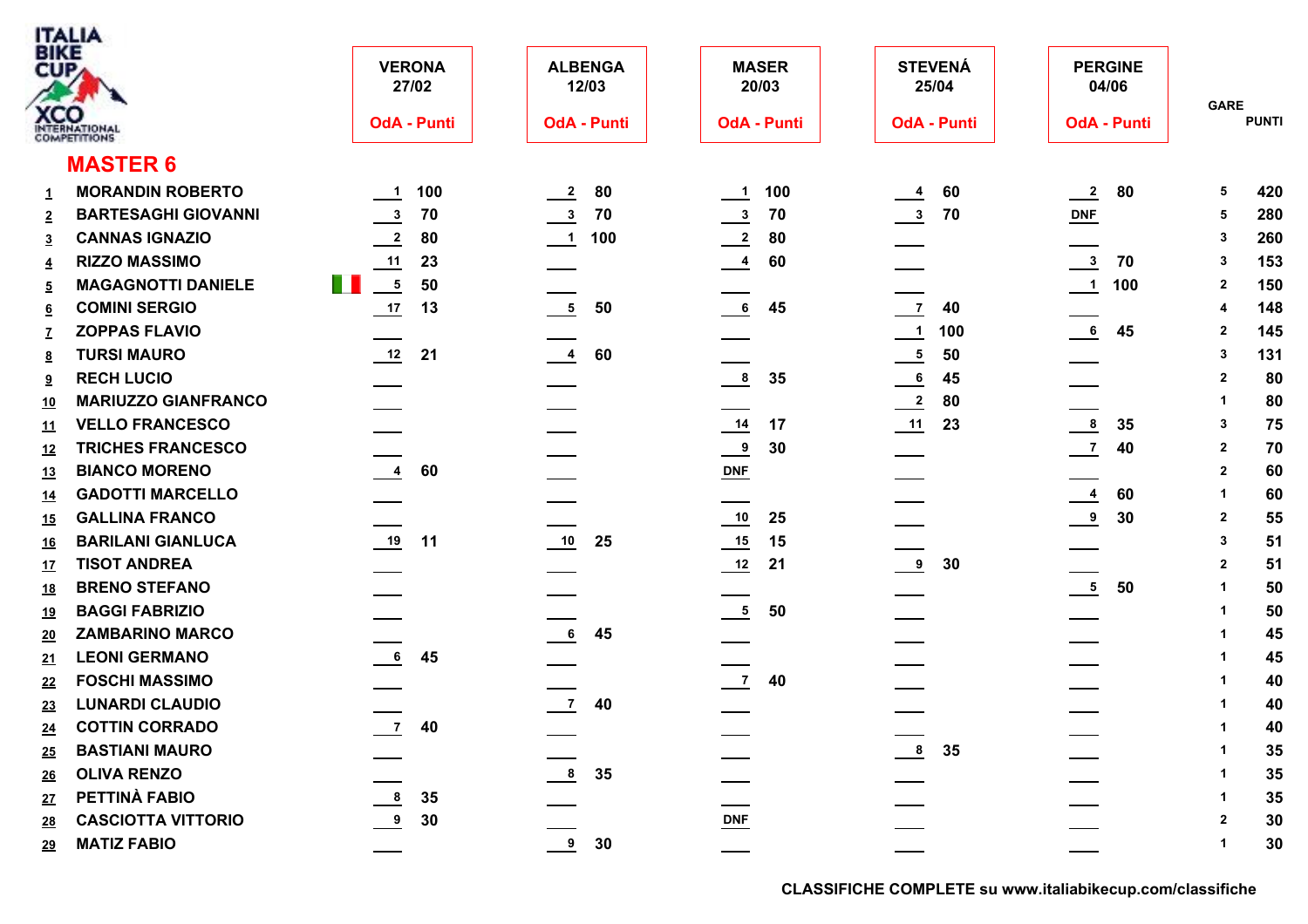| <b>BIKE</b><br>CUP <sub>4</sub> | <b>ITALIA</b><br><b>XCO</b><br>INTERNATIONAL | <b>VERONA</b><br>27/02<br><b>OdA - Punti</b> | <b>ALBENGA</b><br>12/03<br><b>OdA - Punti</b> | <b>MASER</b><br>20/03<br><b>OdA - Punti</b> | <b>STEVENÁ</b><br>25/04<br><b>OdA - Punti</b> | <b>PERGINE</b><br>04/06<br><b>OdA - Punti</b> | <b>GARE</b><br><b>PUNTI</b> |
|---------------------------------|----------------------------------------------|----------------------------------------------|-----------------------------------------------|---------------------------------------------|-----------------------------------------------|-----------------------------------------------|-----------------------------|
| 30                              | <b>MELLA SANDRO</b>                          |                                              |                                               |                                             | 25                                            |                                               | 25                          |
| 31                              | <b>ANDREIS MARCO</b>                         | 10<br>25                                     |                                               |                                             |                                               |                                               | 25                          |
| 32                              | <b>BASSO CESARE</b>                          |                                              |                                               | 23<br>11                                    |                                               |                                               | 23                          |
| 33                              | <b>DA LIO MARCO</b>                          |                                              |                                               | 19<br>$\underline{\hspace{1cm}}$ 13         |                                               |                                               | 19                          |
| 34                              | <b>NAVA MARIO</b>                            | $\frac{13}{2}$<br>19                         |                                               |                                             |                                               |                                               | 19                          |
| 35                              | <b>DA LIO MASSIMILIANO</b>                   | $\frac{14}{1}$<br>17                         |                                               |                                             |                                               |                                               | 17                          |
| 36                              | <b>PIATESI STEFANO</b>                       | 15<br>15                                     |                                               |                                             |                                               |                                               | 15                          |
| <u>37</u>                       | <b>CAPPELLOTTO STEFANO</b>                   |                                              |                                               | 16<br>14                                    |                                               |                                               | 14                          |
| 38                              | <b>ALUNNO DANILO</b>                         | 16<br>14                                     |                                               |                                             |                                               |                                               | 14                          |
| <u>39</u>                       | <b>PAOLINO LEONARDO</b>                      | 18<br>12                                     |                                               |                                             |                                               |                                               | 12                          |
| <u>40</u>                       | <b>GNATA ANTONIO</b>                         | $\frac{20}{2}$<br>10                         |                                               |                                             |                                               |                                               | 10                          |
| <u>41</u>                       | <b>MARIANI MASSIMO</b>                       | $\frac{21}{2}$<br>9                          |                                               |                                             |                                               |                                               | 9                           |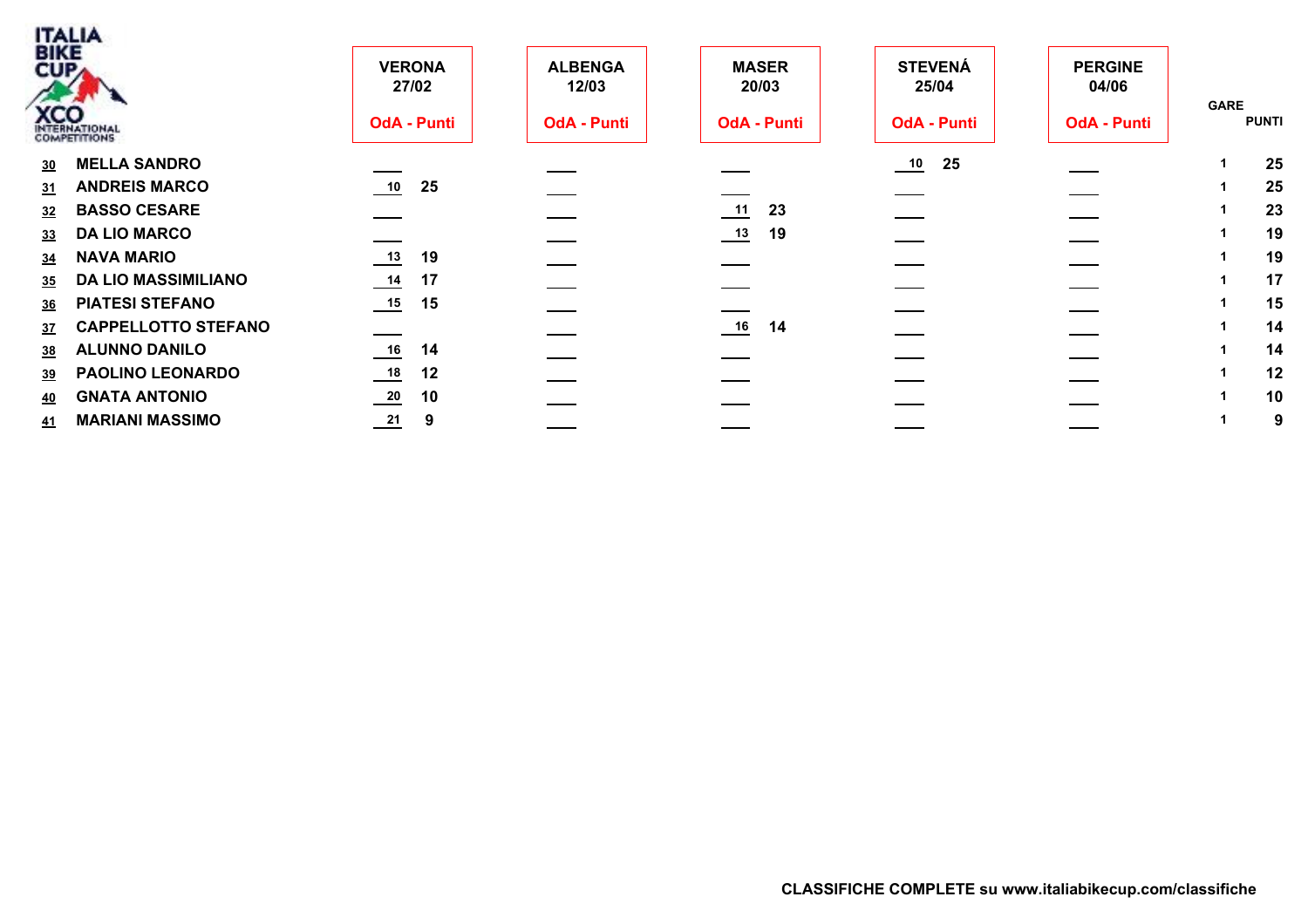|                           | <b>ITALIA</b>                              |                                 |                                   |                                 |                         |                                 |                             |
|---------------------------|--------------------------------------------|---------------------------------|-----------------------------------|---------------------------------|-------------------------|---------------------------------|-----------------------------|
| <b>BIKE</b><br><b>CUP</b> |                                            | <b>VERONA</b><br>27/02          | <b>ALBENGA</b><br>12/03           | <b>MASER</b><br>20/03           | <b>STEVENÁ</b><br>25/04 | <b>PERGINE</b><br>04/06         |                             |
|                           | <b>XCO</b><br>INTERNATIONAL                | <b>OdA - Punti</b>              | <b>OdA - Punti</b>                | <b>OdA - Punti</b>              | <b>OdA - Punti</b>      | <b>OdA - Punti</b>              | <b>GARE</b><br><b>PUNTI</b> |
|                           | <b>MASTER 7</b>                            |                                 |                                   |                                 |                         |                                 |                             |
| 1                         | $\mathbb{R}^n$<br><b>ZANOLETTI CLAUDIO</b> | $\overline{\phantom{0}4}$<br>60 | 80<br>$\frac{2}{\sqrt{2}}$        | 100<br>$\overline{\phantom{a}}$ | 100<br>$\blacksquare$   | 100<br>$\overline{\phantom{0}}$ | 440<br>5                    |
| $\overline{2}$            | <b>BRAIDOT MAURO</b>                       | $\overline{7}$<br>40            |                                   | 60<br>$\frac{4}{1}$             | 70<br>$^{\circ}$        | $\frac{3}{2}$<br>70             | 240<br>4                    |
| 3                         | <b>BIRELLO PAOLO</b>                       | $\frac{3}{2}$<br>70             |                                   | 70<br>$\frac{3}{2}$             |                         | $\overline{\phantom{2}}$<br>80  | 220<br>3                    |
| $\overline{4}$            | <b>MANGERINI BALDASSARE</b>                | $\overline{2}$<br>80            |                                   | 80<br>$\frac{2}{2}$             |                         |                                 | 160<br>$\mathbf{2}$         |
| $\overline{5}$            | <b>PEZZIN CLAUDIO</b>                      | 14                              | $\overline{7}$<br>40              | 15                              | $\frac{5}{2}$<br>50     | $\frac{9}{2}$<br>30             | 149<br>5                    |
| <u>6</u>                  | <b>ZONTA DANIELE</b>                       |                                 |                                   | $\frac{8}{2}$<br>35             | 60<br>$\frac{4}{1}$     | $\frac{5}{1}$<br>50             | 145<br>3                    |
|                           | <b>ZAMBONI ANDREA</b>                      | $\frac{5}{2}$<br>50             | $\frac{3}{2}$<br>70               |                                 |                         |                                 | 120<br>$\mathbf{2}$         |
| <u>8</u>                  | <b>STEFANI FABRIZIO</b>                    |                                 |                                   | 6<br>45                         |                         | $\frac{4}{1}$<br>60             | 105<br>$\overline{2}$       |
| $9^{\circ}$               | <b>MEROLA PASQUALE</b>                     |                                 | 100<br>$\overline{\phantom{0}}$ 1 |                                 |                         |                                 | 100<br>-1                   |
| <u>10</u>                 | <b>ANDREIS FABIO</b>                       | 100<br>$\blacksquare$           |                                   |                                 |                         |                                 | 100<br>-1                   |
| <u>11</u>                 | <b>SAVI IVO</b>                            | $\frac{13}{2}$<br>19            | 45<br>6                           | $\frac{11}{2}$<br>23            |                         |                                 | 87<br>-3                    |
| <u>12</u>                 | <b>FANGAZIO ALESSIO</b>                    | 12<br>21                        | 60<br>$\overline{4}$              |                                 |                         |                                 | $\overline{2}$<br>81        |
| <u>13</u>                 | <b>DAL GRANDE GIUSEPPE</b>                 |                                 |                                   |                                 | $\frac{2}{2}$<br>80     |                                 | 80<br>-1                    |
| <u>14</u>                 | <b>BOLOGNESI ERMINIO</b>                   | 14<br>17                        |                                   | $\frac{13}{1}$<br>19            |                         | $\overline{7}$<br>40            | 76<br>-3                    |
| <u>15</u>                 | <b>GARGANTINI GIANCARLO</b>                | 11<br>23                        |                                   | $\overline{z}$<br>40            |                         |                                 | 63<br>$\overline{2}$        |
| <u>16</u>                 | <b>FORMENTON DANIELE</b>                   | $\frac{17}{1}$<br>13            |                                   | 14                              |                         | $\frac{8}{1}$<br>35             | 62<br>-3                    |
| <u>17</u>                 | <b>FUSAR BASSINI EDOARDO</b>               | $DNF$                           | $\frac{5}{2}$<br>50               |                                 |                         |                                 | 50<br>$\overline{2}$        |
| <u>18</u>                 | <b>LENARDON STEFANO</b>                    |                                 |                                   | $\overline{\phantom{0}}$<br>50  |                         |                                 | 50                          |
| <u> 19</u>                | <b>GNATTA BRUNO</b>                        |                                 |                                   |                                 |                         | $6\overline{6}$<br>45           | 45<br>-1                    |
| <u>20</u>                 | <b>DEL ZOTTO GIANALBERTO</b>               |                                 |                                   |                                 | 6 <sub>6</sub><br>45    |                                 | 45                          |
| 21                        | <b>SALVATORI STEFANO</b>                   | 6<br>45                         |                                   |                                 |                         |                                 | 45                          |
| 22                        | <b>MONTANO GIACOMO</b>                     |                                 | 35<br>8                           |                                 |                         |                                 | 35                          |
| 23                        | <b>PIERELLI SANTE LUIGI</b>                | $\frac{8}{1}$<br>35             |                                   |                                 |                         |                                 | 35<br>-1                    |
| 24                        | <b>CLEMENTI GIUSEPPE</b>                   |                                 |                                   | 9<br>30                         |                         |                                 | 30<br>$\overline{1}$        |
| 25                        | PASQUALINI MARCO MARIA                     |                                 | $\frac{9}{2}$ 30                  |                                 |                         |                                 | 30                          |
| 26                        | <b>ARICI LEONARDO</b>                      | 9 <sup>1</sup><br>30            |                                   |                                 |                         |                                 | 30                          |
| <u>27</u>                 | <b>MORO WALTER</b>                         |                                 |                                   | 10<br>25                        |                         |                                 | 25                          |
| 28                        | POLTRONIERI LUCA                           | 10<br>25                        |                                   |                                 |                         |                                 | 25                          |
| <u>29</u>                 | <b>BRENELLI CARLO</b>                      |                                 |                                   | $12$ 21                         |                         |                                 | 21                          |
|                           |                                            |                                 |                                   |                                 |                         |                                 |                             |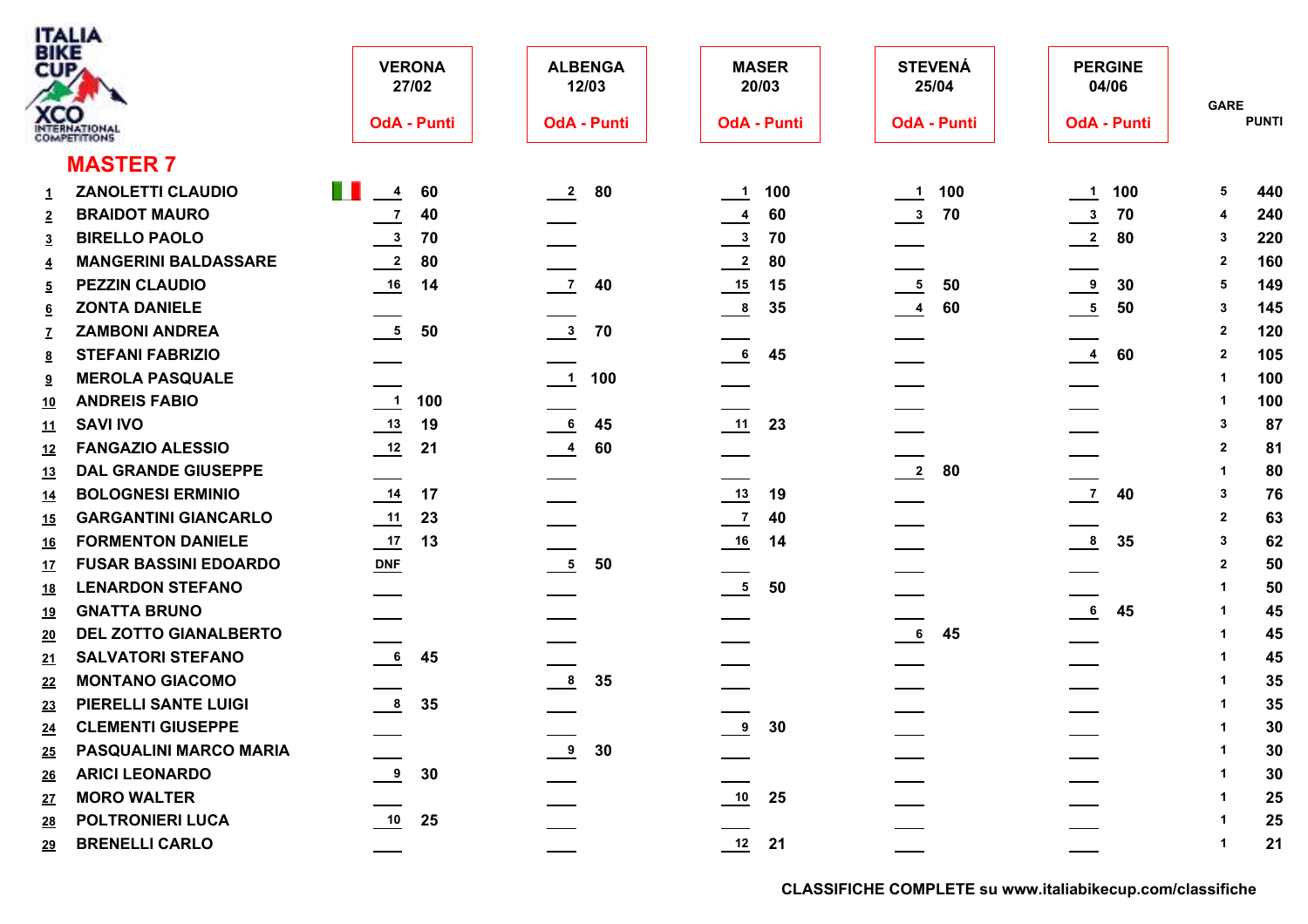|           | <b>TALIA</b><br>BIKE<br>CUPA | <b>VERONA</b><br>27/02 | <b>ALBENGA</b><br>12/03 | <b>MASER</b><br>20/03    | <b>STEVENÁ</b><br>25/04 | <b>PERGINE</b><br>04/06 |                             |
|-----------|------------------------------|------------------------|-------------------------|--------------------------|-------------------------|-------------------------|-----------------------------|
|           | <b>XCO</b><br>INTERNATIONAL  | <b>OdA - Punti</b>     | <b>OdA - Punti</b>      | <b>OdA - Punti</b>       | <b>OdA - Punti</b>      | <b>OdA - Punti</b>      | <b>GARE</b><br><b>PUNTI</b> |
| <u>30</u> | <b>SEGAT RENATO</b>          | ____                   |                         | 17<br>$\frac{14}{1}$     | $DNF$                   |                         | 17<br>2                     |
| 31        | <b>CERVELLIN MAURIZIO</b>    | $\frac{15}{1}$<br>15   | ——                      | $\overline{\phantom{a}}$ |                         |                         | 15                          |
| 32        | <b>CARMINATI EGIDIO</b>      | $\frac{18}{10}$<br>12  |                         |                          |                         |                         | 12                          |
| 33        | <b>RIDOLFI SERGIO</b>        | $\frac{19}{2}$<br>- 11 |                         |                          |                         |                         | 11                          |
|           |                              |                        |                         |                          |                         |                         |                             |